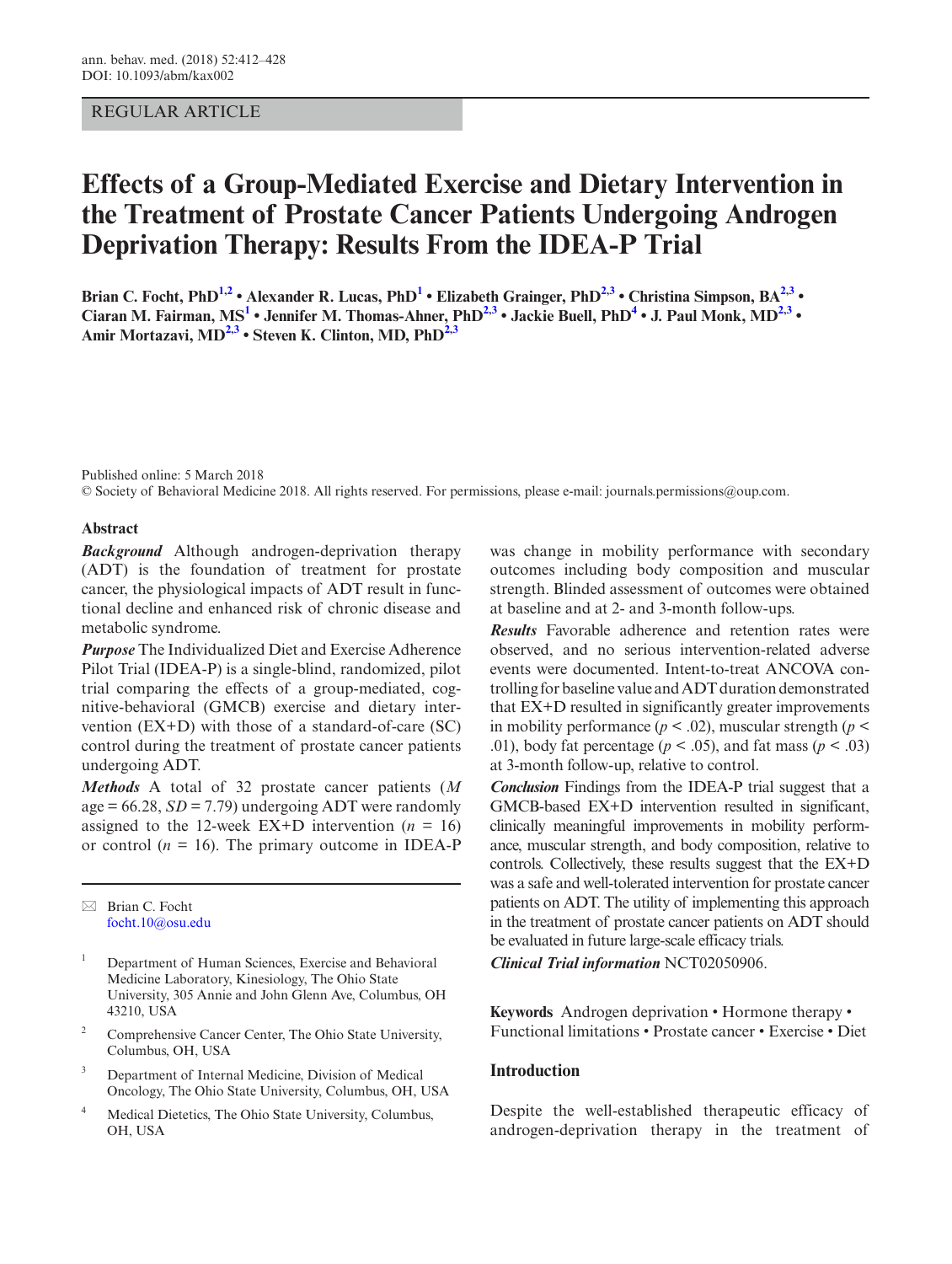prostate cancer [[1\]](#page-14-0), the catabolic effects of androgen-deprivation therapy result in significant adverse effects, including loss of lean muscle mass, increased fat mass, reduced muscle strength, and lower bone mineral density, which place men at greater risk for functional decline and frailty [\[2–9\]](#page-14-1). Emerging evidence also suggests that androgen-deprivation therapy increases risk for metabolic syndrome and its consequences, including cardiovascular disease [[9\]](#page-14-2). As prolonged administration of androgen-deprivation therapy becomes increasingly common, particularly with the growing array of effective antiandrogens and multimodality treatment strategies in the adjuvant and neoadjuvant settings, many men will cope with lasting treatment-related physiological effects that meaningfully compromise their physical function and quality of life and heighten the risk of comorbid chronic disease. Consequently, defining the feasibility and efficacy of supportive care interventions that preserve functional abilities and attenuate risk for chronic disease are primary clinical considerations for prostate cancer patients on androgen-deprivation therapy [\[2,](#page-14-1) [6,](#page-14-3) [10–17](#page-14-4)].

In this regard, there is now considerable evidence demonstrating that exercise interventions result in significant, clinically meaningful improvements in muscular strength, physical function, and quality of life in prostate cancer patients undergoing androgen-deprivation therapy [\[18–22](#page-14-5)]. Findings from these studies provide a compelling foundation to build upon in progressing toward integrating personalized lifestyle interventions in the supportive care of prostate cancer patients undergoing androgen-deprivation therapy. Nevertheless, despite the benefits accompanying exercise, it is also well-established within the weight management literature that modifying both energy expenditure via increased physical activity and energy intake through changes in dietary behavior is integral to successful behavioral weight management interventions [[23–26\]](#page-14-6). A common adverse effect of androgen-deprivation therapy is an increase in weight and body fat in parallel with a decrease in muscle mass and strength, which in turn place prostate cancer patients at increased risk for functional decline, metabolic syndrome, and their respective complications. In addition to management of energy balance, diet composition is a critical risk factor for these pathologic processes, and optimization of dietary patterns to those defined by Dietary Guidelines for America [\[27](#page-14-7)] and the American Institute of Cancer Research [[28\]](#page-14-8) is desired. Thus, the additive or synergistic benefits of concomitant change in both exercise and dietary behavior could represent an optimal lifestyle intervention approach for offsetting the adverse effects experienced by prostate cancer patients during androgen-deprivation therapy.

Consistent with this position, recent findings from Bourke and colleagues revealed that lifestyle interventions

combining primarily supervised exercise and dietary advice yielded significant improvements in select fitness, quality of life, and body weight-related outcomes, relative to a standard-of-care (SC) in prostate cancer patients undergoing prolonged androgen-deprivation therapy [\[29](#page-14-9), [30](#page-14-10)]. Findings from these pilot and small-scale trials emphasize the potential value of implementing combined exercise and dietary interventions in the treatment of prostate cancer patients. However, attrition rates and erosion of select post-intervention treatment effects observed in both exercise and diet intervention studies [\[28](#page-14-8), [29\]](#page-14-9) as well as systematic review findings indicating exercise intervention adherence rates as low as 37% [[31\]](#page-14-11) also underscore the persisting challenges associated with successfully promoting adoption and maintenance to exercise and dietary behavior changes that are integral to determining treatment efficacy [\[28](#page-14-8), [29\]](#page-14-9).

There is growing recognition that implementing behavioral theory to guide the design, delivery, and evaluation of lifestyle interventions may enhance the efficacy of these approaches for promoting behavior change and concomitant improvements in key outcomes of interest [\[32–34](#page-15-0)]. However, relatively few lifestyle interventions targeting cancer patients have been based on established theories of behavior [[35\]](#page-15-1), and many can be characterized as theory-informed rather than theory-based [\[32–34](#page-15-0)]. The implications of implementing theory-based behavior change interventions for treatment efficacy are particularly important, given that the deterioration of benefits accompanying lifestyle interventions can be attributable to poor posttreatment, self-directed adherence to the desired exercise, and dietary behavior changes [\[36–38](#page-15-2)]. Collectively, these findings underscore the pressing need to explore novel, theory-based approaches to promoting maintenance of independent exercise and dietary behavior in efforts to delineate the utility of integrating lifestyle interventions in the treatment of prostate cancer patients. One theory-driven approach, a group-mediated cognitive-behavioral (GMCB) lifestyle intervention based on social cognitive theory [\[34](#page-15-3)] and the group dynamics literature [\[39](#page-15-4), [40](#page-15-5)], has recently produced superior adherence to exercise and dietary behavior change and also yielded significant improvements in a variety of clinically relevant outcomes for prostate cancer patients in randomized trials targeting chronic disease patients [\[38](#page-15-6), [41](#page-15-7)]. The GMCB intervention couples exercise and dietary behavior change with group-based self-regulatory skills counseling to promote independent maintenance of lifestyle behavior change and to sustain intervention-induced improvements in relevant outcomes. Although these findings suggest that an integrated lifestyle intervention holds promise for improving the utility of lifestyle exercise and dietary interventions targeting prostate cancer patients, the feasibility and efficacy of implementing this theory-driven, group-based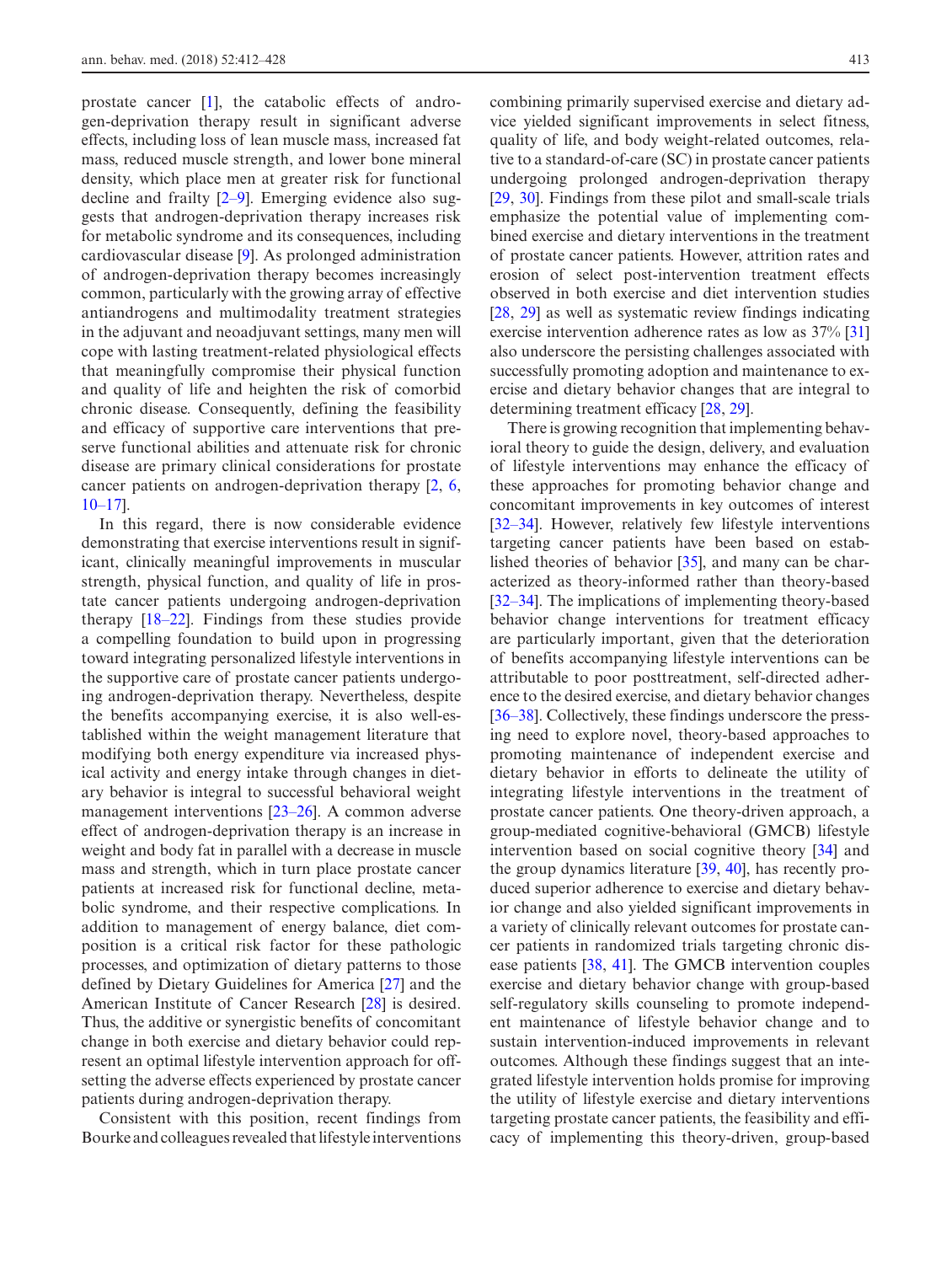intervention approach in the treatment of prostate patients undergoing androgen-deprivation therapy has not been investigated.

Therefore, the purpose of this single-blind, randomized, pilot trial is to examine the feasibility and preliminary efficacy of implementing a combined exercise and dietary intervention (EX+D), implementing a GMCB approach, relative to SC control in the treatment of prostate cancer patients undergoing androgen-deprivation therapy. A key component of our EX+D intervention is the use of the GMCB approach to promote the development and practice of the key behavioral self-regulatory skills, harness the social dynamics of small groups to support motivation for behavior change, and personalize the EX+D prescription to each patient's individual capacity and needs to improve adoption, adherence, and intervention efficacy. The primary hypotheses of the IDEA-P trial are as follows: (a) the GMCB EX+D intervention will be a safe, well-tolerated intervention that yields acceptable rates for recruitment, adherence, and retention with few adverse events; (b) the GMCB EX+D intervention will result in superior improvements in mobility performance, muscular strength, body composition, and select patient-reported outcomes, relative to the control intervention; and (c) the GMCB EX+D intervention will successfully promote adoption and short-term maintenance of independent, self-regulated exercise and dietary behavior change at 3-month follow-up. If successful, a personalized EX+D intervention provides a foundation for future large-scale, longer-term multi-institutional studies.

# **Method**

#### **Participants**

A total of 32 prostate cancer patients on androgen-deprivation therapy were recruited to participate in the IDEA-P trial at The Ohio State University James Cancer Hospital and Comprehensive Cancer Center (Columbus, OH). Eligibility criteria for the IDEA-P trial included: (a) histologically defined diagnosis of prostate cancer based on pathology reports and staging studies; (b) currently undergoing androgen-deprivation therapy with a planned course of at least 3 months of continuous therapy; (c) sedentary activity pattern with less than 60 min of structured exercise participation per week during the past 6 months, consistent with recent lifestyle intervention trial's classification of inactivity [[38,](#page-15-6) [42\]](#page-15-8); (d) free of poorly controlled medical conditions that precluded safe participation in an exercise program, such as uncontrolled coronary artery disease, hypertension, peripheral vascular disease, cerebral ischemia, congestive heart failure, chronic obstructive pulmonary disease,

insulin-dependent diabetes, psychiatric disease, renal failure, liver failure, other active cancers, or anemia; (e) consent to participate from the treating oncologist and primary care physician; and (f) willingness to accept randomization and undergo the testing and intervention procedures. The trial was approved by The Ohio State University Comprehensive Cancer Center Institutional Review Board, and all participants completed informed consent prior to participation in the trial.

#### **Study Design and Procedures**

The Individualized Diet and Exercise Adherence Pilot Trial (IDEA-P) was a single-blind, randomized, pilot trial. Support for this study is provided by National Cancer Institute Grant no. R03 CA16296901 (Trial Registration: NCT02050906 Registered; January 24, 2014). The primary objectives of IDEA-P were (a) to determine the feasibility of delivering this specific EX+D intervention approach to prostate cancer patients on androgen-deprivation therapy; (b) to explore the preliminary efficacy of EX+D for improving clinically relevant functional, fitness, and patient-reported outcomes compared with SC treatment to set parameters for a future definitive trial; and (c) to examine the short-term adoption and maintenance of independent, self-regulated exercise and dietary behavior change for men undergoing androgen suppression therapy. A total of 32 prostate cancer patients on androgen-deprivation therapy were randomly assigned to either the EX+D ( $n = 16$ ) or SC control ( $n = 16$ ) arms.

Men were referred to study investigators from physicians at the Genitourinary Oncology Clinics of the James Cancer Hospital at The Ohio State University. Volunteers interested in participating in the study completed a telephone or in-clinic screening to verify eligibility. Participants determined to be eligible were then scheduled for the baseline assessment visit. Assessments of the primary and secondary outcomes were obtained by study staff who were blinded to treatment arm assignment at baseline, 2-month, and 3-month follow-up visits. The Consolidated Standards of Reporting Trials (CONSORT) diagram illustrating the recruitment and retention of patients through the trial is summarized in [Fig. 1](#page-3-0).

#### **Procedures**

At the beginning of the baseline screening visit, inclusion criteria were verified, and informed consent and Health Insurance Portability and Accountability Act forms were completed. Assessments of functional performance, body composition, muscular strength, and patient-reported questionnaire outcomes were obtained by study staff.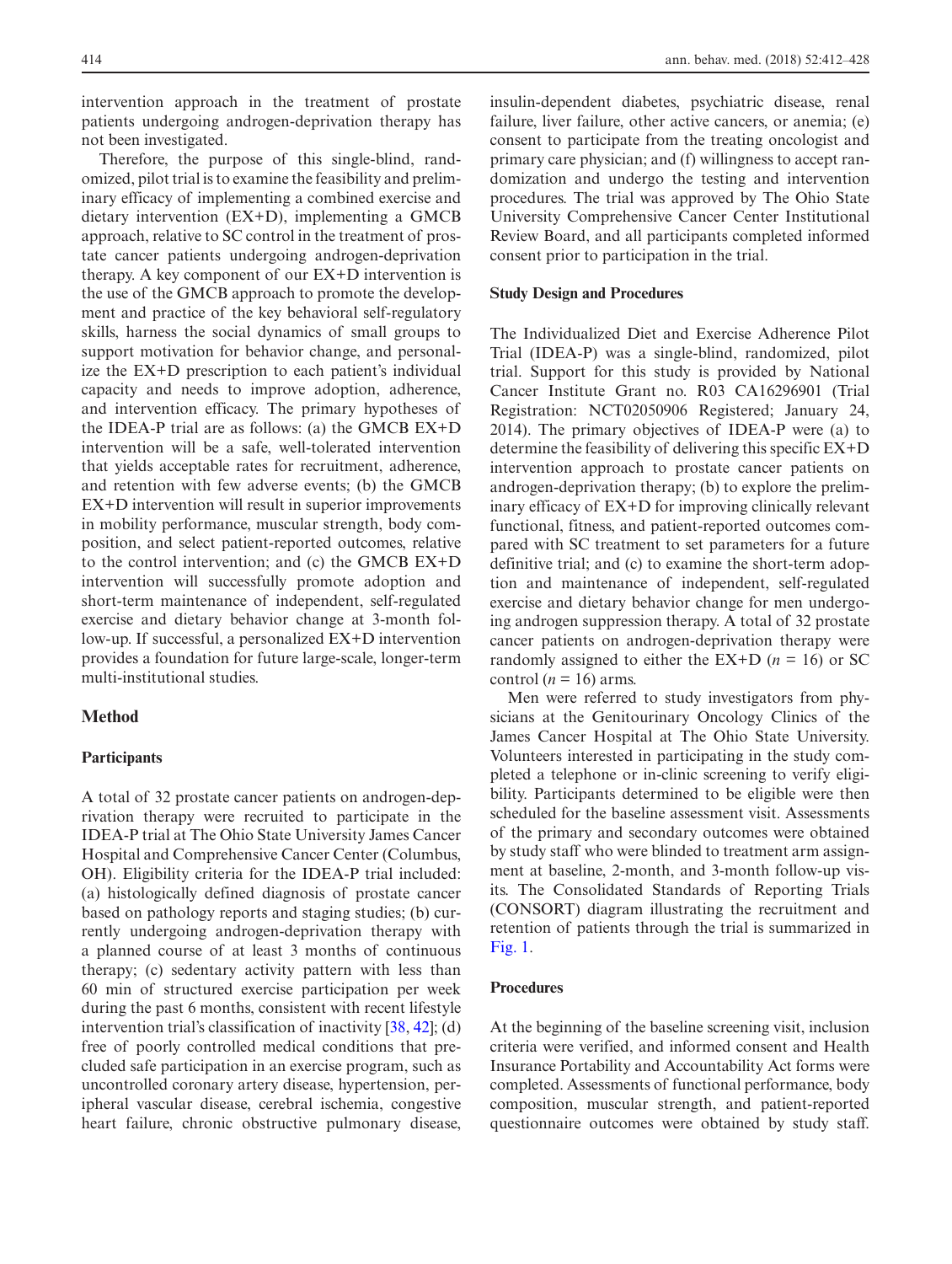

**Fig. 1** CONSORT diagram of participant flow through the IDEA-P trial.

After completion of the questionnaires, participants were instructed to wear an accelerometer at the right hip, from waking until they went to bed, for the next 7 consecutive days. The monitors were returned to trial staff via US postal service. Upon completion of the baseline screening visit, participants were randomly assigned into one of the two treatment arms (EX+D or control). At 2- and 3-month follow-up visits, assessments of all outcomes were obtained using the same procedures by study staff blinded to participants' treatment group assignment.

#### **Interventions**

#### *GMCB exercise and dietary intervention (EX+D)*

The EX+D intervention involved a 12-week, multicomponent approach designed to facilitate exercise and dietary

<span id="page-3-0"></span>behavior change and promote adherence, independent of study staff, to these changes in lifestyle behavior. The exercise component of the EX+D intervention integrated a combination of supervised resistance and aerobic exercise performed twice per week. All supervised exercise sessions lasted 1 hr in duration. The exercise prescription was tailored to each individual's baseline functional abilities and exercise tolerance/capacity. Consequently, resistance exercise load, volume, and volume-load and aerobic exercise duration and intensity were guided by each participant's exercise tolerance and gradually increased across the intervention to progress toward optimal, targeted prescription ranges. Additionally, given that a primary goal of the intervention was to offset androgen deprivation-induced declines in muscle mass and strength, resistance exercise was the focal aspect of center-based training sessions. The progressive resistance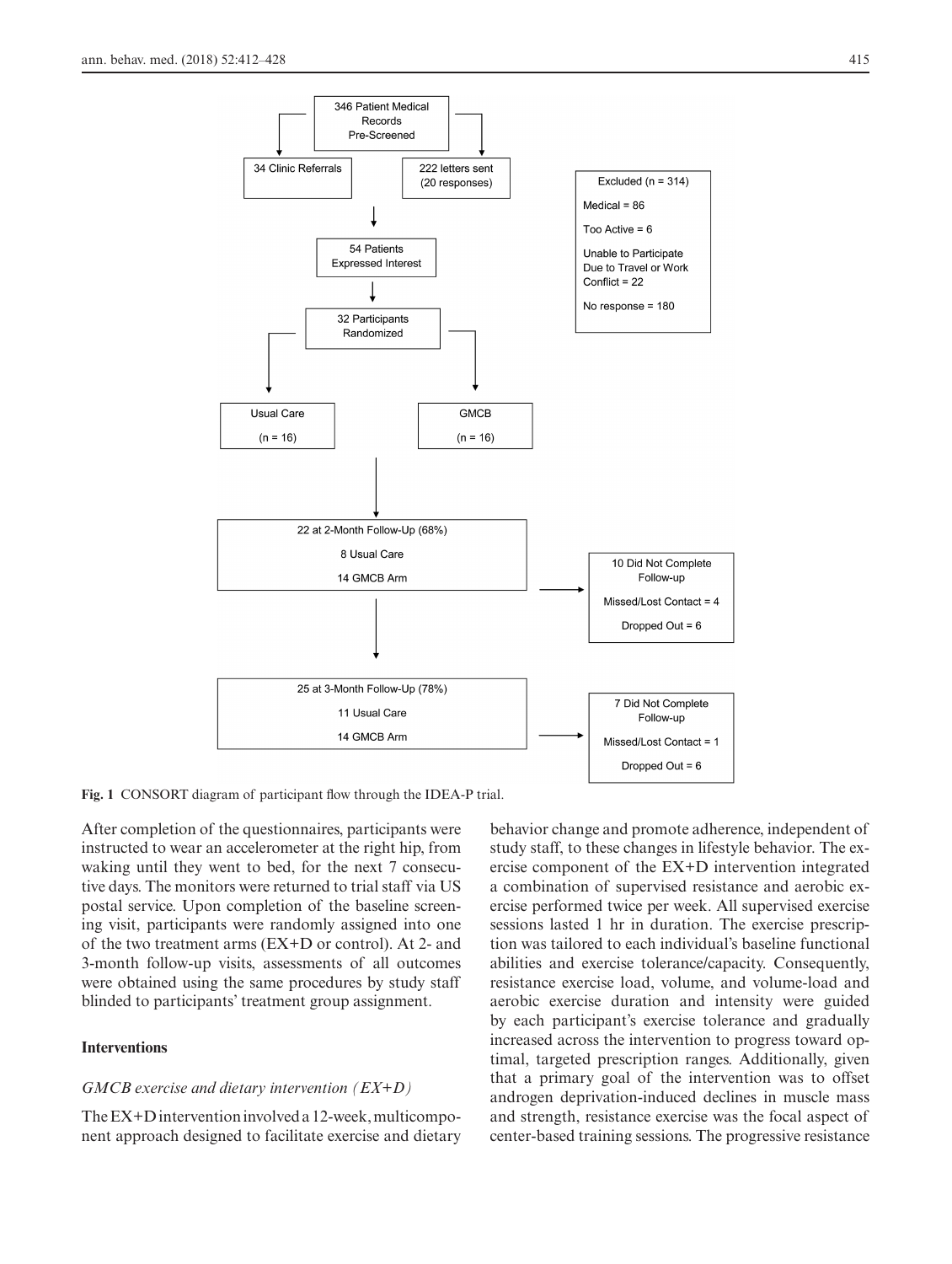exercise stimulus involved performing three sets at each individual's 8–12 repetition maximum (8RM–12RM) and a rating of perceived exertion  $(1-10)$  ranging from 3 (Moderately Hard) to 6 (Hard) for nine different exercises (leg extension, leg curl, chest press, lateral pull-down, overhead press, triceps extension, bicep curl, calf raises, and abdominal crunch). To implement the resistance training principles of progression and overload, when participants were able to successfully complete two additional repetitions on two consecutive sets of an exercise, the resistance was increased by 5% for upper body exercises and 10% for lower body exercises. A 1–2 min rest interval was maintained between each set, and all sets were performed in a symptom-limited manner. The aerobic exercise stimulus consists of 10–20 min of exercise performed at a rating of perceived exertion (1–10) ranging from 3 (fairly light) to 4 (moderately hard) on the participant's choice of a treadmill, stationary cycle, or elliptical trainer. Participants were also encouraged to gradually increase independent, home-based exercise participation and purposeful activity and decrease sedentary time to progress toward accruing a volume of physical activity consistent with national guidelines for health (i.e., 150 min of physical activity per week and 10,000 steps per day).

A GMCB counseling component, based on Social Cognitive Theory [\[43](#page-15-9)] and the group dynamics literature [\[39](#page-15-4), [40](#page-15-5)], was also integrated with the intervention to promote adoption and adherence to independent, self-regulated exercise and dietary behavior and participant retention. The GMCB intervention is designed to create a supportive group learning environment in which patients use the group to facilitate the learning, development, and practice of self-regulatory skills, not only from the intervention facilitator, but from the group members themselves. The GMCB approach to harnessing group dynamics to actively promote self-regulatory skill development is unique from traditional group interventions in which patients passively receive education and counseling from the intervention leader. The promotion of group identity, to provide a common motivational base, and exchange between group members facilitated by the intervention leader are structured to develop a consistent group focus upon learning self-regulatory skills. Ultimately, this approach is structured to create a progressive, systematic group counseling effect that supports self-regulatory skill development for lifestyle behavior change. Counseling was delivered via six small group sessions (20–30 min in duration) conducted once per week immediately following a center-based exercise session during months 1–2. Participants also received four brief (20-min) individualized activity counseling sessions conducted via phone calls in months 1–3. Small group-mediated counseling sessions focussed upon development of

group identity and social norms for activity, group-problem solving, sharing of peer-initiated barrier solutions, and fostering social support. Additionally, consistent with the self-efficacy and agency aspect of social cognitive theory, counseling addresses a systematic group focus on the learning, development, and practice of self-regulatory skills, including self-monitoring, building self-efficacy, goal setting, and anticipating and overcoming barriers to exercise behavior, and reducing sedentary time were focal aspects of the GMCB approach (see [Table 1](#page-5-0) for a summary of the GMCB intervention components) [\[44](#page-15-10), [45](#page-15-11)]. Taken collectively, the purpose of the GMCB counseling component of the EX+D arm was to facilitate the development, practice, and mastery of self-regulatory skills necessary to adopt and maintain change in exercise and dietary behavior, and, through the use of the group as an agent of behavioral change, to increase motivation to develop and implement these behavioral skills to successfully plan and engage increasing frequency of independent exercise and healthier eating habits. A basic principle underlying these contacts and their sequencing is one of the gradually weaning participants from the dependency on staff and the group program toward independent self-regulation of exercise and diet. This process is one of a phased increase in the ratio of personal responsibility in conjunction with a phased decrease in staff, group, and clinic dependency. Thus, in contrast to most approaches in traditional exercise interventions, the present approach placed an emphasis on the self-regulation of behavior and social problem-solving barriers to promote independent exercise participation and dietary behavior.

To foster the practice/mastery of the newly acquired exercise and behavioral skills and to prevent participants from becoming dependent on the expertise of exercise staff to remain physically active, supervised center-based exercise decreased from two sessions per week in Weeks 1–6 to one supervised session/week in Weeks 7–8 of the intervention. During Weeks 7–8, participants had the goal of completing one center-based exercise session independent of study staff supervision during each week. During Weeks 9–12, participants had the goal of completing both center-based exercise sessions independent of study staff supervision. Participants were provided free access to the center-based exercise facility during its standard operating hours throughout the intervention. Access to the facility during times other than that used for Week 1–6's supervised sessions was emphasized during Weeks 7–12 to aid patients in the transition from supervised to independent exercise participation. While the facility was supervised by trained fitness staff members during this time, the participants had no supervisory contact with the study staff during these independent exercise sessions. This approach of integrating counseling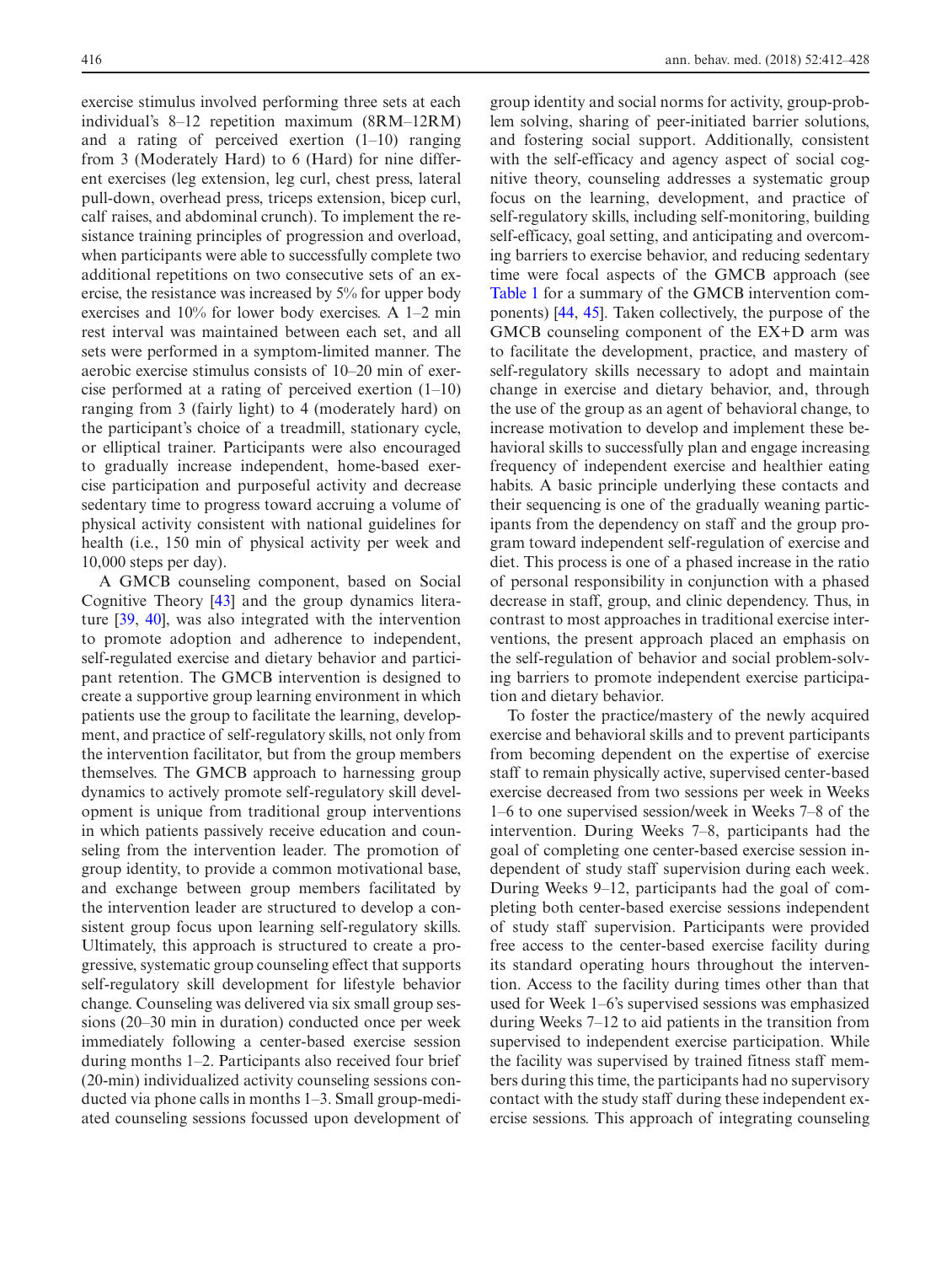# <span id="page-5-0"></span>**Table 1** Behavior Change Techniques (BCTs) Used in the Lifestyle Intervention

| Week | Session content                                                                                                               | <b>BCTs</b> implemented<br>(Michie categories) |
|------|-------------------------------------------------------------------------------------------------------------------------------|------------------------------------------------|
| 1    | Introduction to EX+D intervention and GMCB sessions                                                                           | 1, 2, 21                                       |
|      | Setting intervention and GMCB session expectations                                                                            | 1, 2, 21                                       |
|      | Discussion of gradual progression of change in EX+D behaviors and self-regulatory skill<br>development, practice, and mastery | 9, 21                                          |
|      | EX+D behavioral contract                                                                                                      | 25                                             |
|      | Facilitate social dynamics and social support for EX+D behavior                                                               | 28, 29                                         |
|      | Provide behavioral self-monitoring logs                                                                                       | 16, 17                                         |
| 2    | Review weekly EX+D behavior successes/challenges                                                                              | 18, 19                                         |
|      | Introduce information on FITT principle, macronutrients, portion control approaches,<br>and New American Plate guidelines     | 1, 2, 21                                       |
|      | Discuss IDEA-P self-monitoring approaches                                                                                     | 1, 2, 16, 17                                   |
|      | Facilitate social dynamics/support/problem-solving for EX+D behavior                                                          | 28, 29                                         |
|      | Prompt independent practice of self-regulatory skills for EX+D behavior                                                       | 26                                             |
|      | Review and provide behavioral self-monitoring logs                                                                            | 16, 17                                         |
| 3    | Review weekly EX+D behavior successes/challenges                                                                              | 18, 19                                         |
|      | Discuss IDEA-P group and individual goal setting approaches                                                                   | 1, 2, 5, 10, 11, 18, 19                        |
|      | Discuss IDEA-P self-monitoring approaches                                                                                     | 1, 2, 16, 17                                   |
|      | Discuss IDEA-P action planning approaches                                                                                     | 1, 2, 5                                        |
|      | Discuss IDEA-P time management approaches                                                                                     | 1, 2, 38                                       |
|      | Discuss approaches to increase fruit, vegetable, and whole grain intake                                                       | 1, 2, 21                                       |
|      | Facilitate social dynamics/support/problem-solving for EX+D behavior                                                          | 28, 29                                         |
|      | Prompt independent practice of self-regulatory skills for EX+D behavior                                                       | 26                                             |
|      | Review and provide behavioral self-monitoring logs                                                                            | 16, 17                                         |
| 4    | Review weekly EX+D behavior successes/challenges                                                                              | 18, 19                                         |
|      | Discuss approaches to shift toward a plant-based diet consistent with New American<br>Plate guidelines                        | 1, 2, 21                                       |
|      | Discuss IDEA-P group and individual barrier problem-solving approaches                                                        | 1, 2, 8                                        |
|      | Discuss IDEA-P self-monitoring approaches                                                                                     | 1, 2, 16, 17, 18, 19                           |
|      | Discuss IDEA-P action planning approaches                                                                                     | 1, 2, 5, 18, 19                                |
|      | Discuss IDEA-P time management approaches                                                                                     | 1, 2, 18, 19, 38                               |
|      | Discuss IDEA-P group and individual goal setting approaches                                                                   | 1, 2, 5, 10, 11, 18, 19                        |
|      | Facilitate social dynamics/support/problem-solving for EX+D behavior                                                          | 28, 29                                         |
|      | Prompt independent practice of self-regulatory skills for EX+D behavior                                                       | 26                                             |
|      | Review and provide behavioral self-monitoring logs                                                                            | 16, 17                                         |
| 5    | Review weekly EX+D behavior successes/challenges                                                                              | 18, 19                                         |
|      | Discuss approaches to shift toward a plant-based diet consistent with New American<br>Plate guidelines                        | 1, 2, 21                                       |
|      | Discuss IDEA-P self-monitoring approaches                                                                                     | 1, 2, 16, 17, 18, 19                           |
|      | Discuss IDEA-P action planning approaches                                                                                     | 1, 2, 5, 18, 19                                |
|      | Discuss IDEA-P time management approaches                                                                                     | 1, 2, 18, 19, 38                               |
|      | Discuss IDEA-P group and individual goal setting approaches                                                                   | 1, 2, 5, 10, 11, 18, 19                        |
|      | Facilitate social dynamics/support/problem-solving for EX+D behavior                                                          | 28, 29                                         |
|      | Prompt independent practice of self-regulatory skills for EX+D behavior                                                       | 26                                             |
|      | Review and provide behavioral self-monitoring logs                                                                            | 16, 17                                         |
| 6    | Review weekly EX+D behavior successes/challenges                                                                              | 18, 19                                         |
|      | Discuss personal motivational value of lifestyle and outcomes changes observed during<br>the lifestyle intervention           | 16, 17, 18, 19                                 |
|      | Discuss approaches to shift toward a plant-based diet consistent with New American<br>Plate guidelines                        | 1, 2, 21                                       |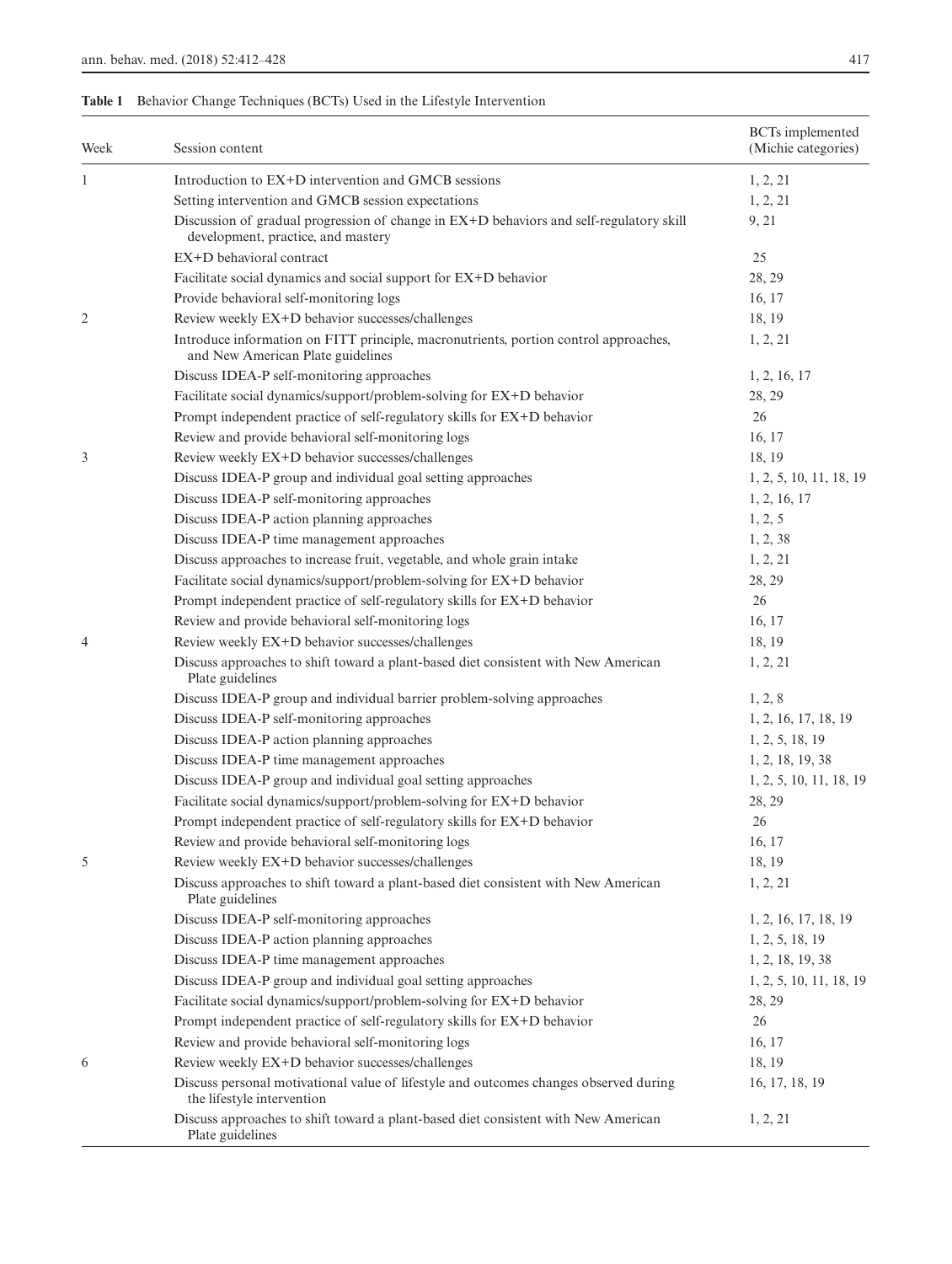#### **Table 1** *Continued*

| Week   | Session content                                                                                                               | <b>BCTs</b> implemented<br>(Michie categories) |  |  |
|--------|-------------------------------------------------------------------------------------------------------------------------------|------------------------------------------------|--|--|
|        | Discuss IDEA-P self-monitoring approaches                                                                                     | 1, 2, 16, 17, 18, 19                           |  |  |
|        | Discuss IDEA-P action planning approaches                                                                                     | 1, 2, 5, 18, 19                                |  |  |
|        | Discuss IDEA-P time management approaches                                                                                     | 1, 2, 18, 19, 38                               |  |  |
|        | Discuss IDEA-P group and individual goal setting approaches                                                                   | 1, 2, 5, 10, 11, 18, 19                        |  |  |
|        | Facilitate social dynamics/support/problem-solving for EX+D behavior                                                          | 28, 29                                         |  |  |
|        | Prompt independent practice of self-regulatory skills for EX+D behavior                                                       | 26                                             |  |  |
|        | Review and provide behavioral self-monitoring logs                                                                            | 16, 17                                         |  |  |
| 7<br>8 | Review weekly EX+D behavior successes/challenges                                                                              | 18, 19                                         |  |  |
|        | Discuss IDEA-P relapse prevention approaches                                                                                  | 16, 17, 18, 19                                 |  |  |
|        | Discuss approaches to shift toward a plant-based diet consistent with New American<br>Plate guidelines                        | 1, 2, 21                                       |  |  |
|        | Discuss IDEA-P self-monitoring approaches                                                                                     | 1, 2, 16, 17, 18, 19                           |  |  |
|        | Discuss IDEA-P action planning approaches                                                                                     | 1, 2, 5, 18, 19                                |  |  |
|        | Discuss IDEA-P time management approaches                                                                                     | 1, 2, 18, 19, 38                               |  |  |
|        | Discuss IDEA-P group and individual goal setting approaches                                                                   | 1, 2, 5, 10, 11, 18, 19                        |  |  |
|        | Facilitate social dynamics/support/problem-solving for EX+D behavior                                                          | 28, 29                                         |  |  |
|        | Prompt independent practice of self-regulatory skills for EX+D behavior                                                       | 26                                             |  |  |
|        | Review and provide behavioral self-monitoring logs                                                                            | 16, 17                                         |  |  |
|        | Review weekly EX+D behavior successes/challenges                                                                              | 18, 19                                         |  |  |
|        | Discuss IDEA-P relapse prevention approaches                                                                                  | 16, 17, 18, 19                                 |  |  |
|        | Discuss approaches to shift toward a plant-based diet consistent with New American<br>Plate guidelines                        | 1, 2, 21                                       |  |  |
|        | Discuss IDEA-P self-monitoring approaches                                                                                     | 1, 2, 16, 17, 18, 19                           |  |  |
|        | Discuss IDEA-P action planning approaches                                                                                     | 1, 2, 5, 18, 19                                |  |  |
|        | Discuss IDEA-P time management approaches                                                                                     | 1, 2, 18, 19, 38                               |  |  |
|        | Discuss IDEA-P group and individual goal setting approaches                                                                   | 1, 2, 5, 10, 11, 18, 19                        |  |  |
|        | Facilitate social dynamics/support/problem-solving for EX+D behavior                                                          | 28, 29                                         |  |  |
|        | Prompt independent practice of self-regulatory skills for EX+D behavior<br>Review and provide behavioral self-monitoring logs | 26<br>16, 17                                   |  |  |

*EX+D* exercise and dietary intervention; *GMCB* group-mediated, cognitive-behavioral intervention; *IDEA-P* Individualized Diet and Exercise Adherence Pilot Trial.

and the titration away from staff supervision is designed to help participants actively apply their developing lifestyle behavioral skills to exercise independently while also providing them access to the study's exercise facility to support completion of the independent exercise sessions during Weeks 7–12. This approach additionally allowed for systematic evaluation of independent exercise adherence in Months 2–3.

The fully integrated dietary component of the EX+D intervention included 10 (30 min) nutritional counseling sessions with a registered dietitian. The first eight counseling sessions were conducted in a group setting of 4–8 patients, once per week for 1 hr immediately following a center-based exercise session during Months 1–2. The two remaining sessions were conducted via biweekly phone calls during Weeks 9–12. Our intervention aimed to provide basic nutrition education to all participants,

address contemporary topics in nutrition and cancer, and provide individualized guidance toward adopting a plant-based diet. The nutrition intervention was designed consistent with the dietary objectives recommended by 2010–2015 Dietary Guidelines for Americans, the American Heart Association/American College of Cardiology [[26,](#page-14-12) [46](#page-15-12), [47\]](#page-15-13), and the American Institute of Cancer Research [\[28](#page-14-8)] and the American Cancer Society [\[48](#page-15-14)]. The nutrition counseling also integrated group-mediated learning of key self-regulation strategies described previously to promote dietary behavior change through development of group identity and social normal for eating, group-problem solving and peer-initiated barrier solutions, and social support. Additionally, consistent with the self-efficacy and agency aspect of social cognitive theory, group counseling sessions targeted cognitive behavioral self-regulatory skills training such as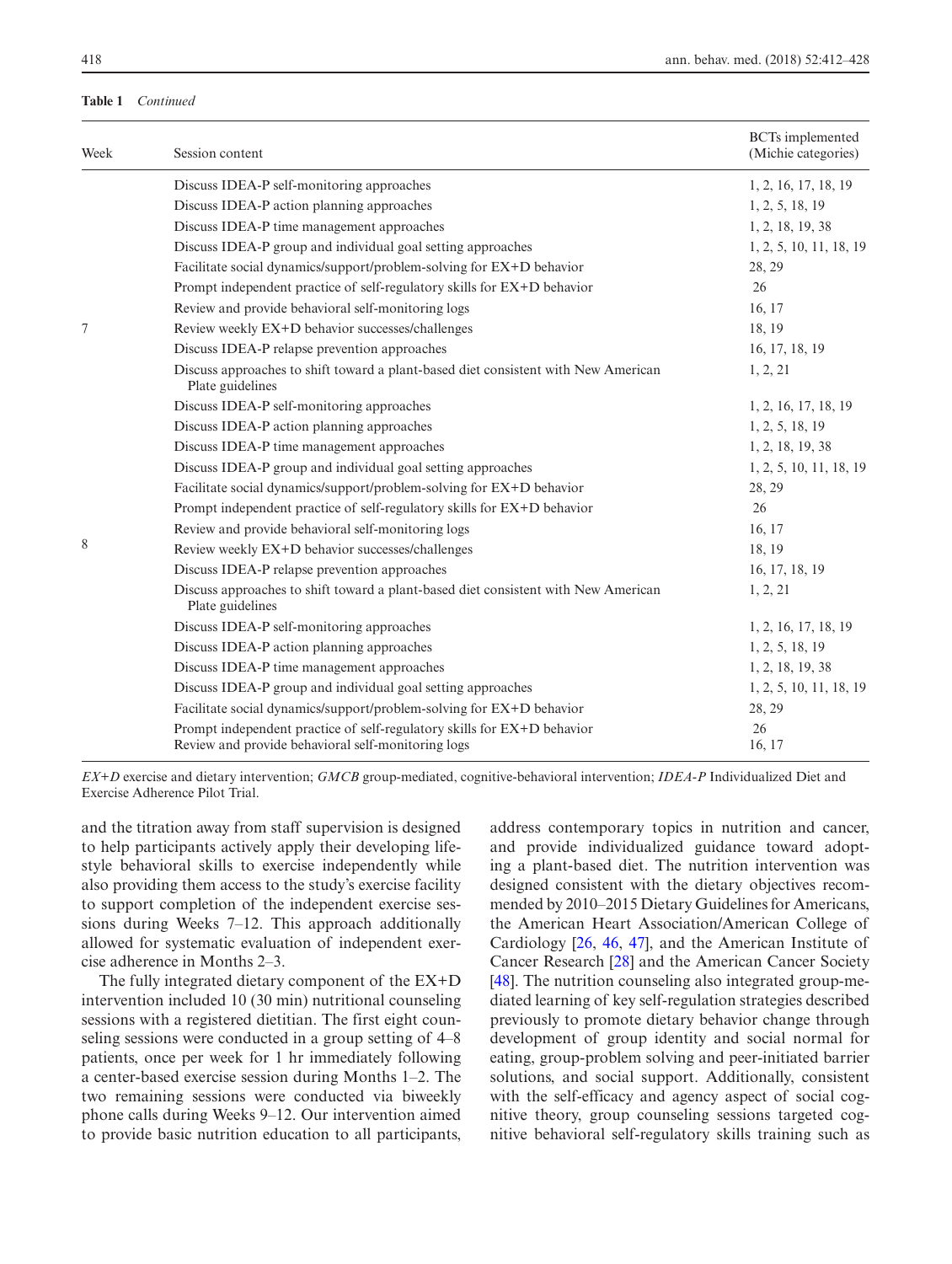self-monitoring, building self-efficacy, goal setting, and anticipating and overcoming barriers to dietary behavior change. Detailed descriptions of the GMCB approach have also been provided in multiple prior translational lifestyle intervention trials [[38,](#page-15-6) [42,](#page-15-8) [49](#page-15-15), [50](#page-15-16)].

#### *SC control intervention*

Men randomized to the SC control arm received usual prostate cancer treatment and standard disease management education, as well as additional educational literature describing the American Institute of Cancer Research dietary and physical activity guidelines and education. To equate contact between treatment arms to levels consistent with similar contemporary lifestyle intervention trials [\[50](#page-15-16), [51](#page-15-17)], 20-min phone contacts delivered by study staff focusing on routine aspects of prostate cancer self-management were conducted biweekly with men in the control arm. As an incentive to promote retention across the trial, men randomized to the control intervention were offered two supervised exercise training sessions and dietary counseling sessions following the completion of the 3-month assessment. Patients randomized to control also completed assessments of all outcomes at baseline, 2-month, and 3-month screening visits.

## *Random assignment*

Eligible participants were randomly assigned with equal probability to each of the two treatment arms using a 1:1 ratio following the completion of the baseline screening visit. The computer-generated randomization allocation sequence was sequentially numbered and sealed in opaque envelopes. The randomization allocation sequence was also concealed from study staff responsible for conducting the baseline assessments.

#### **Measures**

Assessments of all study outcomes were obtained at baseline, 2-month, and 3-month follow-up visits by trained study personnel who were blinded to participants' treatment assignment. The primary outcome of the IDEA-P trial was mobility performance and was assessed using the 400-m walk test (400MWT). A secondary mobility performance outcome, stair climb performance, was also assessed. These two mobility performance tests have established validity and reliability and have been incorporated as measures of functional performance in numerous prior lifestyle intervention trials [\[42](#page-15-8), [50,](#page-15-16) [52](#page-15-18)]. The 400MWT was completed in a corridor with two cones spaced 20 m apart. Individuals were instructed to walk as quickly as they could, and the time to complete 10 laps around the cones was recorded as

the performance measure. The stair climb task involved ascending a set of eight stairs, turning around on the top of the platform, and then descending. Participants were instructed to complete the task as quickly as they could, and performance was measured as the total time (in seconds) necessary to complete the task.

Muscular strength was assessed using standardized 1RM testing protocols for the chest press and leg extension exercises [[53\]](#page-15-19). 1RM tests are the standard by which muscular strength is evaluated and have been established to be safe for both older adults and cancer patients. Participants were familiarized with the chest press and leg extension machines and received instruction on proper form. Participants began 1RM testing for each exercise by completing a warm-up set of four to six repetitions. Participants rated the difficulty of the set using a 10-point difficulty scale ranging from 1 (not at all difficult) to 10 (extremely difficult). The participant perceptions of difficulty rating were used to choose the first weight at which a 1RM test was attempted. Participants were subsequently asked to lift the weight once and to continue to perform single repetition lifts separated by at least a 2-min rest interval until a maximum weight was reached and recorded as the 1RM.

Body composition was assessed using the Bod Pod (Life Measurement Inc., Concord, CA). The Bod Pod system uses whole body densitometry to determine body composition (body fat and lean body mass). Whole body densitometry is based on the determination of body mass and body volume, since body density is equivalent to body weight divided by body volume. The Bod Pod has well-established validity and reliability as an assessment of body composition [[54\]](#page-15-20).

Self-reported resistance exercise was assessed using the Leisure-Time Exercise Questionnaire (LTEQ) [[55\]](#page-15-21). The LTEQ has been shown to demonstrate adequate reliability and validity for assessing self-reported resistance exercise in previous research [\[56](#page-15-22)]. Moderate to vigorous physical activity (MVPA) and step counts were obtained via the LIFECORDER EX accelerometer (Suzuken Kenz Inc. Limited, Japan). Participants wore the LIFECORDER EX on their right hip, attached to either the waistband or the belt, during all waking hours, except when showering, bathing, or swimming, for 7 consecutive days following the completion of the baseline, 2-month, and 3-month screening visits. The LIFECORDER EX has well-established validity and reliability and has been used in prior lifestyle intervention trials targeting chronic disease patients [[56\]](#page-15-22).

Dietary intake was assessed using two methods. Longer term diet habits were assessed with a food frequency questionnaire (FFQ) (Dietary Health Questionnaire, DHQ II). The DHQ II is a validated, 134-item FFQ that queried participants about dietary intake over the previous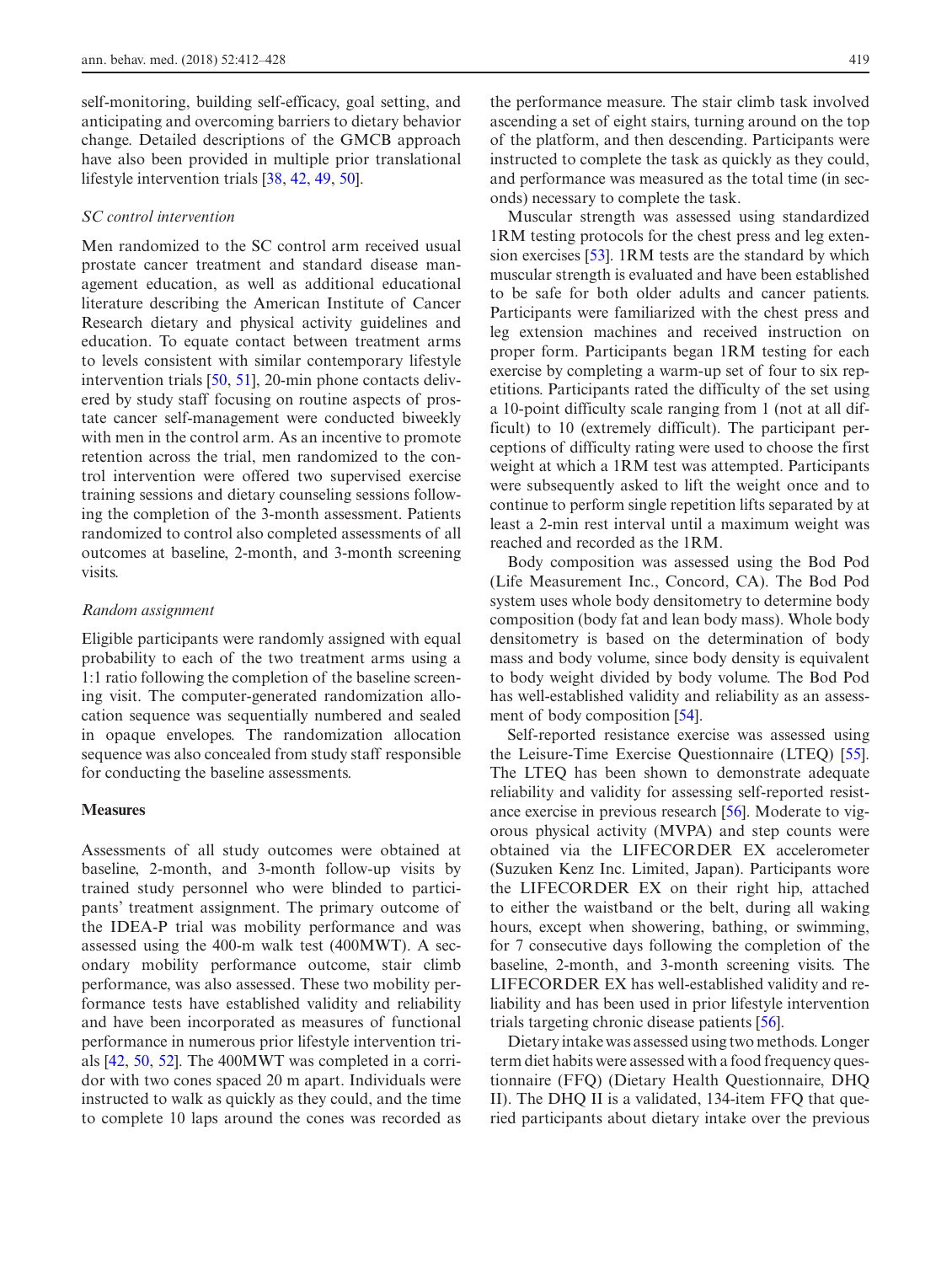3 months [\[57](#page-15-23)]. This FFQ was completed at baseline and 3 months and was analyzed using Diet\*Calc analysis [[58,](#page-15-24) [59\]](#page-15-25). Additionally, we collected a 3-day diet record at baseline and 3 months. The baseline diet record was used to assist the team in providing personalized dietary pattern recommendations toward meeting dietary goals. We assessed changes in reported consumption of fruits and vegetables (servings per day), whole and refined grains, sugar sweetened beverages, processed meat and red meat consumption in the intervention group and compared both groups at all time points. Finally, assessments of select indicators of trial feasibility, including recruitment rates, intervention adherence, adverse events, and retention rates, were calculated prospectively throughout the trial.

#### **Statistical Analysis**

The effects of the EX+D and SC control interventions on changes in primary (mobility performance) and secondary outcomes (muscular strength, body composition, exercise and dietary behavior, and quality of life) were analyzed using separate 2 (Treatment: EX+D and Control)  $\times$  2 (Time: 2-month and 3-month) analysis of covariance (ANCOVA) models. In each ANCOVA, change from baseline in each measure was used as the outcome, and time on androgen-deprivation therapy (in months) and baseline value of each outcome were included in the models as covariates. ANCOVA analyses were conducted using the intent-to-treat principle to account for missing data with the last observation carried forward (LOCF) approach, used to impute change across time to be zero. All analyses were conducted using SPSS 22.0 (IBM SPSS Statistics for Windows, Version 22, Armonk, NY; IBBBM Corp.). Additionally, effect sizes (Cohen's *d*) were calculated by taking the mean difference and dividing by the pooled standard deviation to determine the magnitude of differences observed for each outcome. Based on recent recommendations for estimating sample size in pilot, randomized trials [\[60](#page-15-26)], the IDEA-P sample size was adequate to obtain effect size estimates necessary to accurately set parameters for a subsequent, optimally powered randomized controlled lifestyle intervention trial.

## **Results**

### **Patient Characteristics and Flow Through the Trial**

We enrolled 32 prostate cancer patients undergoing androgen-deprivation therapy with data collection for the IDEA-P trial ending in May 2015. Select demographic characteristics of the patients at baseline are partitioned by treatment arm and summarized in Table 2 with no

#### <span id="page-8-0"></span>**Table 2** Participant Characteristics

|                                | Intervention arms, $n \binom{0}{0}$ |               |  |  |
|--------------------------------|-------------------------------------|---------------|--|--|
| Measure                        | $EX+D$                              | SC            |  |  |
| Age, mean $(SD)$               | 69.4(9.0)                           | 64.5(8.6)     |  |  |
| Ethnicity                      |                                     |               |  |  |
| White                          | 12(75)                              | 15(93.8)      |  |  |
| African American               | 3(18.8)                             | 0(0)          |  |  |
| Education                      |                                     |               |  |  |
| High school or less            | 0(0)                                | 0(0)          |  |  |
| More than high school          | 14 (87.5)                           | 15(93.8)      |  |  |
| Income, USA                    |                                     |               |  |  |
| Less than \$15K                | 0(0)                                | 0(0)          |  |  |
| $$15 - 35K$                    | 1(6.3)                              | 2(12.5)       |  |  |
| $$35 - 50K$                    | 3(18.8)                             | 1(6.3)        |  |  |
| More than \$50K                | 11(68.8)                            | 12(75)        |  |  |
| BMI, $kg/m^2$ , m (SD)         | 28.5(9.05)                          | 31.5(6.23)    |  |  |
| <b>BMI</b> classification      |                                     |               |  |  |
| Underweight                    | 0(0)                                | 0(0)          |  |  |
| Normal                         | 3(18.8)                             | 0(0)          |  |  |
| Overweight/Obese               | 12(75)                              | 16(100)       |  |  |
| Gleason, m (SD)                | 7.77(1.0)                           | 7.64(1.39)    |  |  |
| Time on ADT (months),<br>m(SD) | 32.18 (27.28)                       | 15.31 (19.39) |  |  |

*EX+D* exercise and dietary intervention; *BMI* body mass index; *SC* standard of care; *SD* standard deviation; *ADT* androgen-deprivation therapy.

significant differences between treatment arms at baseline. As illustrated in the CONSORT diagram in [Fig. 1,](#page-3-0) 346 patient medical records were screened to determine prostate cancer patients undergoing androgen-deprivation therapy being treated at the James Cancer Hospital who may be eligible for the trial. A total of 256 patients were directly contacted by study staff via mailing or clinic referral, and 54 (21%) of those patients expressed interest and lived within a convenient driving distance to facilitate trial participation. Distant travel and work schedules were identified as the primary obstacle to participation among interested patients. Taken collectively, the total accrual of 32 patients who were randomly assigned to EX+D  $(n = 16)$  or SC control  $(n = 16)$  arms yields relevant recruitment rates of 9.2% of the 346 initial medical records reviewed, 21% of the patients who were contacted by study staff, and 59% of the patients who expressed interest in the trial and completed the pre-screen for eligibility. In the IDEA-P trial, there was 69% retention at 2-month follow-up (EX+D =  $88\%$ ; SC Control =  $50\%$ ) and 78% retention at 3-month follow-up  $(EX+D = 88\%;$  SC Control =  $69\%$ ). Collectively, 25 of the 32 patients (78%) enrolled completed the baseline assessment and at least 1 of the follow-up assessments, with 68% (22 of 32) of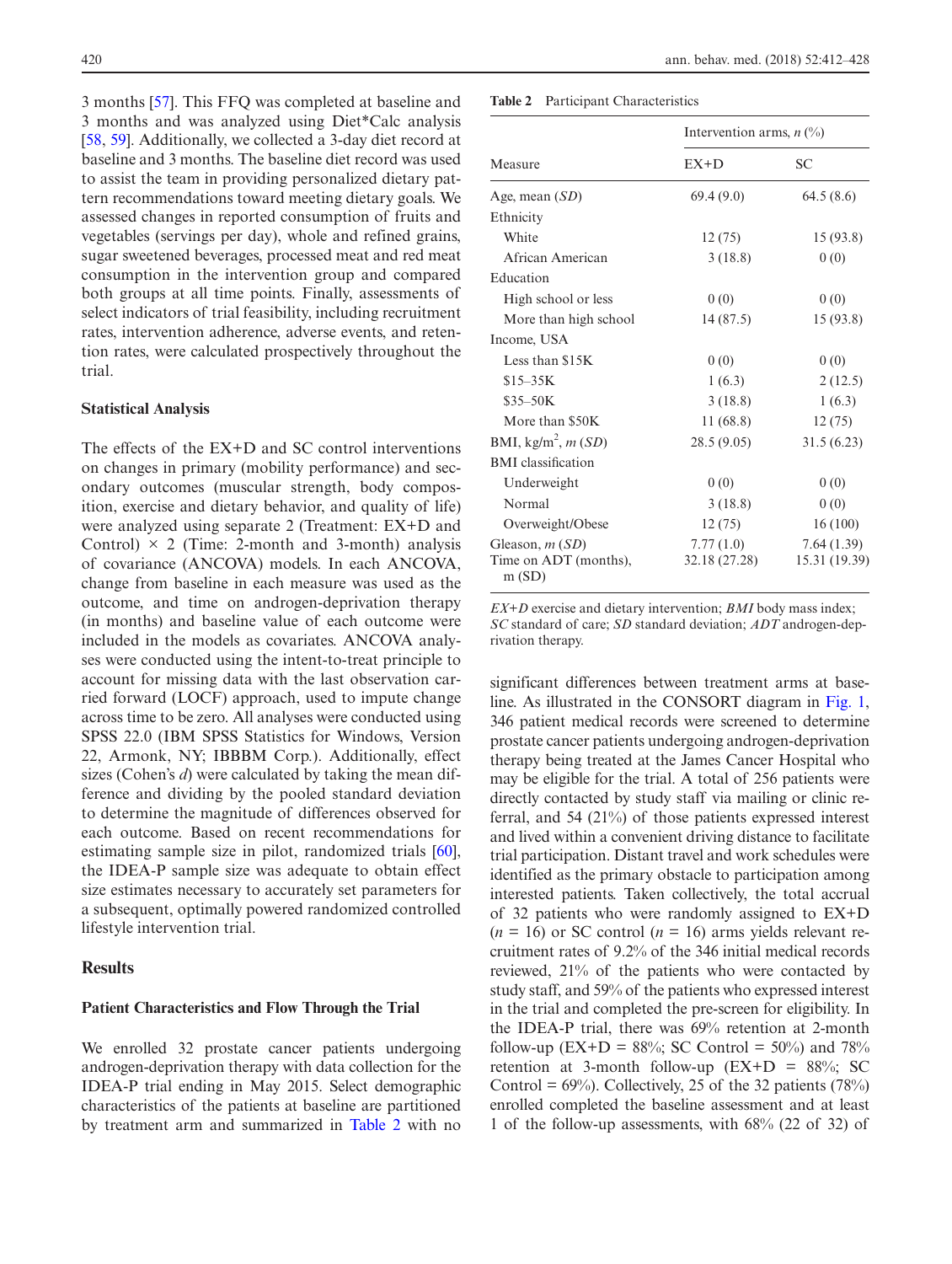patients completing the 2-month follow-up and 78% completing the 3-month follow-up assessment. Inspection of retention in each of the treatment arms demonstrates that 88% of patients randomized to EX+D completed baseline and at least 1 follow-up assessment, while 69% of patients randomized to control completed baseline and at least 1 follow-up. Of the seven patients who did not complete at least one follow-up assessment, two  $(6%)$  were from the EX+D arm and five were from the control arm (16%). It should be recognized that consistent with the objectives of an intention-to-treat approach, our retention strategies were successful in getting three control patients who did not complete 2-month testing to return for the final 3-month follow-up assessment. Additionally, it is relevant to note the two patients in the EX+D arm who did not complete either of the two follow-up assessments dropped out of the study prior to the start of the intervention. Thus, all patients who began the EX+D intervention completed at least one follow-up assessment.

#### **Adverse Events**

No serious adverse events attributable to the intervention (i.e., resulting in hospitalization or disability) were reported during the EX+D intervention. Two participants in the EX+D arm experienced nonserious adverse events during exercise. One patient reported dizziness during exercise. Subsequent investigation identified nonadherence to oral diabetes medication to be a contributing factor. After physician consultation, the patient completed all remaining exercise sessions without incident. One patient experienced musculoskeletal pain in the shoulder and back that required modification and/or cessation of select upper body exercises, and this pain resolved without additional treatment. During study participation, one patient in the control arm experienced cancer progression that necessitated discontinuing the study.

#### **Mobility Performance**

ANCOVA analysis of change in 400MWT yielded a significant treatment main effect  $(F = 7.76, p < .01)$ .

Inspection of the baseline-adjusted mean changes provided in [Table 3](#page-9-0) demonstrates that the EX+D intervention resulted in superior improvements in 400MWT at 2 months ( $d = 0.60$ ) and 3 months ( $d = 0.72$ ), relative to the control intervention. ANCOVA analysis of change in stair climb performance also resulted in a significant treatment main effect ( $F = 5.64$ ,  $p <$ .02). The baseline-adjusted mean changes provided in Table 2 demonstrates that the  $EX+D$  intervention resulted in superior improvements in stair climb performance at 2-month  $(d = 0.47)$  and 3-month  $(d = 0.45)$  follow-up, relative to the control intervention. Results for change in mobility performance are also illustrated in [Fig. 2](#page-10-0).

#### **Body Composition**

ANCOVA analysis of change in body composition yielded significant treatment main effects for total body weight ( $F = 5.35$ ,  $p < .03$ ), body fat percentage ( $F = 4.23$ , *p* < .05), and fat mass (*F* = 4.89, *p* < .04). The baseline-adjusted mean changes [\(Table 4\)](#page-10-1) demonstrate that the EX+D intervention resulted in superior improvements in total body weight ( $d = 0.88$ ), body fat % ( $d = 0.78$ ), and fat mass  $(d = 0.82)$  at 3-month follow-up, relative to the control intervention. No significant differences in fat-free mass were observed between the two treatment arms at 3-month follow-up. Results for change in body composition are also illustrated in [Fig. 3](#page-10-2).

## **Muscular Strength**

ANCOVA analysis of change in lower body strength (leg extension 1RM) yielded a significant treatment main effect ( $F = 6.98$ ,  $p < .01$ ). The baseline-adjusted mean changes [\(Table 5](#page-11-0)) demonstrate that the EX+D intervention resulted in superior improvements in lower body strength at 2-month ( $d = 0.93$ ) and 3-month ( $d = 0.89$ ) follow-up, relative to the controls. ANCOVA analysis of change in upper body strength (chest press 1RM) yielded a significant treatment  $\times$  time interaction ( $F = 7.34$ ,  $p < .01$ ). The baseline-adjusted mean changes ([Table 4\)](#page-10-1)

<span id="page-9-0"></span>**Table 3** Adjusted Values for the Changes in Mobility Performance (in Seconds)

| Measure               | 2-month change      |                |               |               | 3-month change      |                |               |               |             |
|-----------------------|---------------------|----------------|---------------|---------------|---------------------|----------------|---------------|---------------|-------------|
|                       | Exercise            |                | Control       |               | Exercise            |                | Control       |               |             |
|                       | Mean                | <i>SD</i>      | Mean          | SD            | Mean                | <i>SD</i>      | Mean          | <i>SD</i>     |             |
| 400MWT<br>Stair climb | $-49.64$<br>$-2.76$ | 137.98<br>9.20 | 10.25<br>0.32 | 29.35<br>1.89 | $-58.85$<br>$-3.08$ | 137.49<br>9.91 | 19.82<br>1.25 | 48.21<br>1.86 | .009<br>.03 |

*SC* standard of care; *SD* standard deviation; *400MWT* 400-meter walk test.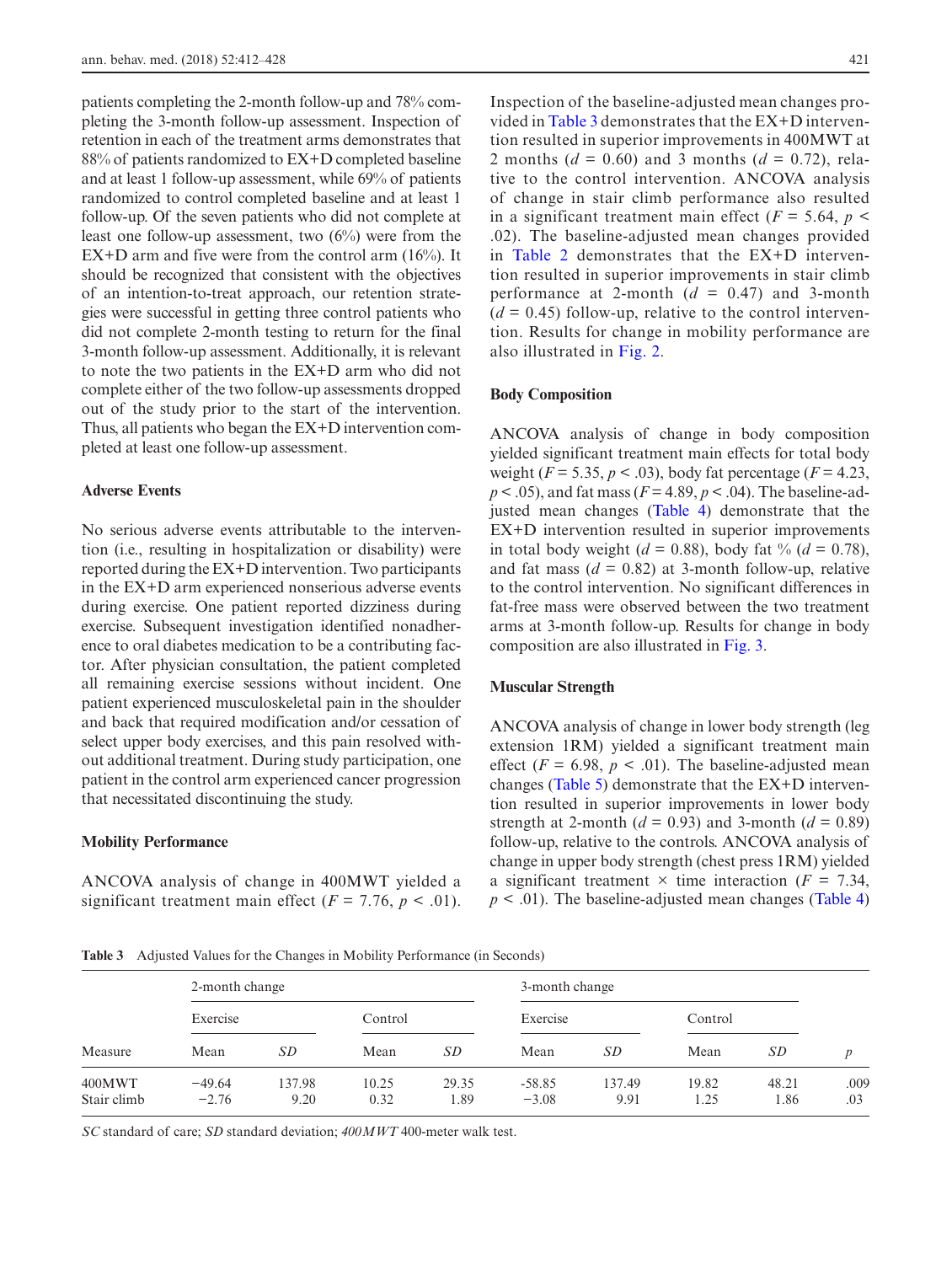demonstrate that, although similar changes in 1RM strength were observed at 2-month follow-up  $(d = 0.28)$ , the EX+D intervention resulted in superior improvements in upper body strength at 3-month  $(d = 0.86)$ follow-up, relative to the control intervention.

#### **Exercise and Dietary Behavior**

Adherence to participation in the supervised exercise sessions in the EX+D arm was 88% (range 43% to 100%; mean number of sessions attended  $= 12.5$  $[(SD = 1.95])$ . Based on the evaluation of exercise logs returned, patients in the EX+D arm completed a mean of 7.45 exercise sessions (*SD* = 2.58) during Month 3,



<span id="page-10-0"></span>**Fig. 2** Adjusted means of the change in mobility performance (in seconds) from baseline by treatment arm.

<span id="page-10-1"></span>**Table 4** Adjusted Values for the Changes in Body Composition

|                                        | 3-month change     |              |                 |              |                  |  |
|----------------------------------------|--------------------|--------------|-----------------|--------------|------------------|--|
|                                        | Exercise           |              | Control         |              |                  |  |
| Measure                                | Mean               | SD           | Mean            | SD           | $\boldsymbol{p}$ |  |
| Weight (kg)                            | $-2.01$            | 2.79         | 0.14            | 2.05         | .02              |  |
| Fat mass (kg)                          | $-1.81$            | 3.51         | 0.90            | 3.05         | .03              |  |
| Fat-free mass (kg)<br>Body fat $(\% )$ | $-0.06$<br>$-1.05$ | 1.27<br>2.30 | $-0.50$<br>0.82 | 1.36<br>2.48 | .42<br>.04       |  |

*SD* standard deviation.

the independent phase of the intervention. Adherence to the diet sessions in the EX+D arm was 84% (range 50% to 100%; mean number of sessions attended  $= 12$  $[SD = 2.10]$ ). ANCOVA analysis of change in LTEQ yielded a significant treatment main effect (*F* = 19.87, *p* < .01). Inspection of the baseline-adjusted mean changes provided in [Table 5](#page-11-0) demonstrates that the EX+D intervention resulted in superior improvements in self-reported resistance exercise sessions at 2-month (*d* = 1.56) and 3-month  $(d = 1.83)$  follow-up, relative to the SC intervention. Complete data for each of the 7 days of accelerometer assessments were obtained in 13 participants in the EX+D arm and 15 participants in the SC Control arm. ANCOVA analysis of change in total weekly minutes of MVPA did not yield any significant treatment effects (all  $p > .26$ ). ANCOVA analysis of change in average daily steps yielded a significant treatment  $\times$  time



<span id="page-10-2"></span>**Fig. 3** Adjusted means of the change in body composition from baseline by treatment arm.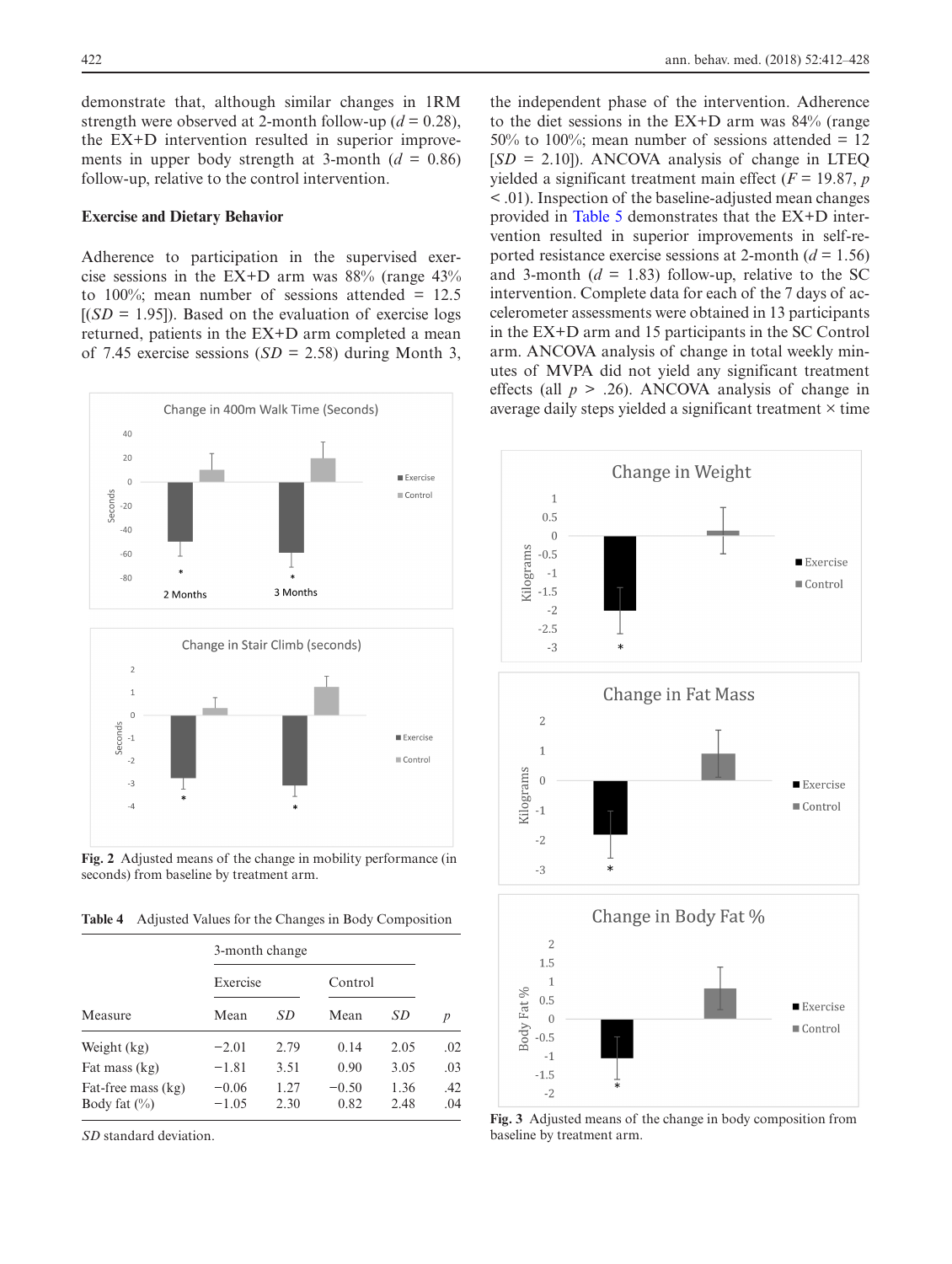|                                          | 2-month change |                |                 |                | 3-month change |                |                 |                |            |
|------------------------------------------|----------------|----------------|-----------------|----------------|----------------|----------------|-----------------|----------------|------------|
|                                          | Exercise       |                | Control         |                | Exercise       |                | Control         |                |            |
| Measure                                  | Mean           | SD             | Mean            | <i>SD</i>      | Mean           | <i>SD</i>      | Mean            | SD             |            |
| Leg extension (lbs)<br>Chest press (lbs) | 14.87<br>23.13 | 30.51<br>26.31 | $-8.75$<br>7.50 | 18.92<br>23.52 | 19.56<br>23.43 | 35.47<br>26.31 | $-5.00$<br>2.81 | 16.32<br>21.67 | .01<br>.01 |

<span id="page-11-0"></span>**Table 5** Adjusted Values for the Changes in Muscular Strength

*SD* standard deviation.

interaction ( $F = 4.95$ ,  $p = .035$ ). These findings revealed that while the EX+D intervention resulted in more favorable improvements in daily steps at 2-month  $(d = 0.65)$ follow-up, relative to the control intervention, change in steps did not differ between treatment arms at 3-month follow-up  $(d = 0.01)$ .

A subsample of trial participants provided complete assessments of dietary intake via 3-day diet records (EX+D:  $n = 9$ ; SC:  $n = 7$ ). Unfortunately, such a small sample set coupled with the imprecision of diet assessment tools makes it impossible to precisely quantify changes in dietary patterns. A major target of dietary intervention is increasing fruit and vegetable intake. ANCOVA analysis of change in fruit and vegetable intake yielded a significant treatment main effect ( $F = 4.69$ ,  $p = .05$ ). The EX+D intervention resulted in superior increase in fruit and vegetable intake  $(d = 1.04)$ . The EX+D intervention also resulted in more favorable decreases in consumption of refined grains  $(d = 0.49)$  and sugar-sweetened beverages ( $d = 0.44$ ).

#### **Discussion**

Findings from the present randomized pilot trial, IDEA-P, demonstrated that a lifestyle intervention integrating a personalized exercise and dietary prescription with group-mediated self-regulatory skills counseling to promote independent maintenance of lifestyle behavior change resulted in significant, clinically meaningful improvements in mobility performance, body composition, and muscular strength outcomes relative to SC control in prostate cancer patients undergoing androgen-deprivation therapy. The favorable retention and adherence rates, together with the absence of intervention-related adverse events, provide evidence that the GMCB EX+D intervention is safe and well tolerated by prostate cancer patients on androgen-deprivation therapy. In addition to the favorable outcomes observed in IDEA-P, the trial findings also suggest that the GMCB EX+D intervention was successful in promoting adoption and short-term maintenance of independent, self-regulated exercise and dietary behavior change. Integrating a theory-based GMCB approach in

the delivery of a lifestyle intervention makes the IDEA-P trial unique from prior studies exploring the benefits of

combined EX+D interventions in the treatment of prostate cancer patients undergoing androgen-deprivation therapy [[29,](#page-14-9) [30\]](#page-14-10). Indeed, the IDEA-P is one of the first pilot trials demonstrating the feasibility and preliminary efficacy of a GMCB-based EX+D intervention in countering the well-established functional, musculoskeletal, and body composition changes associated with androgen-deprivation therapy. These findings suggest that the synergistic effects of a lifestyle intervention combining personalized exercise and dietary prescription with group-mediated self-regulatory skills counseling may make this approach a particularly beneficial adjuvant treatment for prostate cancer patients undergoing androgen-deprivation therapy.

It is well established that androgen-deprivation therapy is related to a loss of muscle strength and functional decline in prostate cancer patients  $[15, 16]$  $[15, 16]$  $[15, 16]$  $[15, 16]$ . The present findings revealed that the GMCB EX+D intervention yielded significant improvements in mobility performance and muscular strength relative to SC control treatment. It is notable that the magnitude of improvement in 400MWT observed with the EX+D intervention was approximately three times greater than the established minimally clinical significant difference [\[42](#page-15-8), [61\]](#page-15-27). The mobility performance benefits observed in IDEA-P are consistent with findings from recent randomized controlled trials implementing similar GMCB-based EX+D intervention in chronic disease patients at risk for mobility disability, and the present results extend these findings to prostate cancer patients [[42,](#page-15-8) [50](#page-15-16), [51](#page-15-17)]. Given that 400MWT and muscular strength are significant predictors of future disability, healthcare cost, and mortality, these promising findings underscore the potential utility of integrating lifestyle interventions combining group-mediated, self-regulatory skill counseling and personalized EX+D prescription in the treatment of prostate cancer patients on androgen-deprivation therapy.

In addition to a decline in strength and function, androgen-deprivation therapy consistently results in adverse effects upon body composition outcomes, thereby placing prostate cancer patients at increased risk for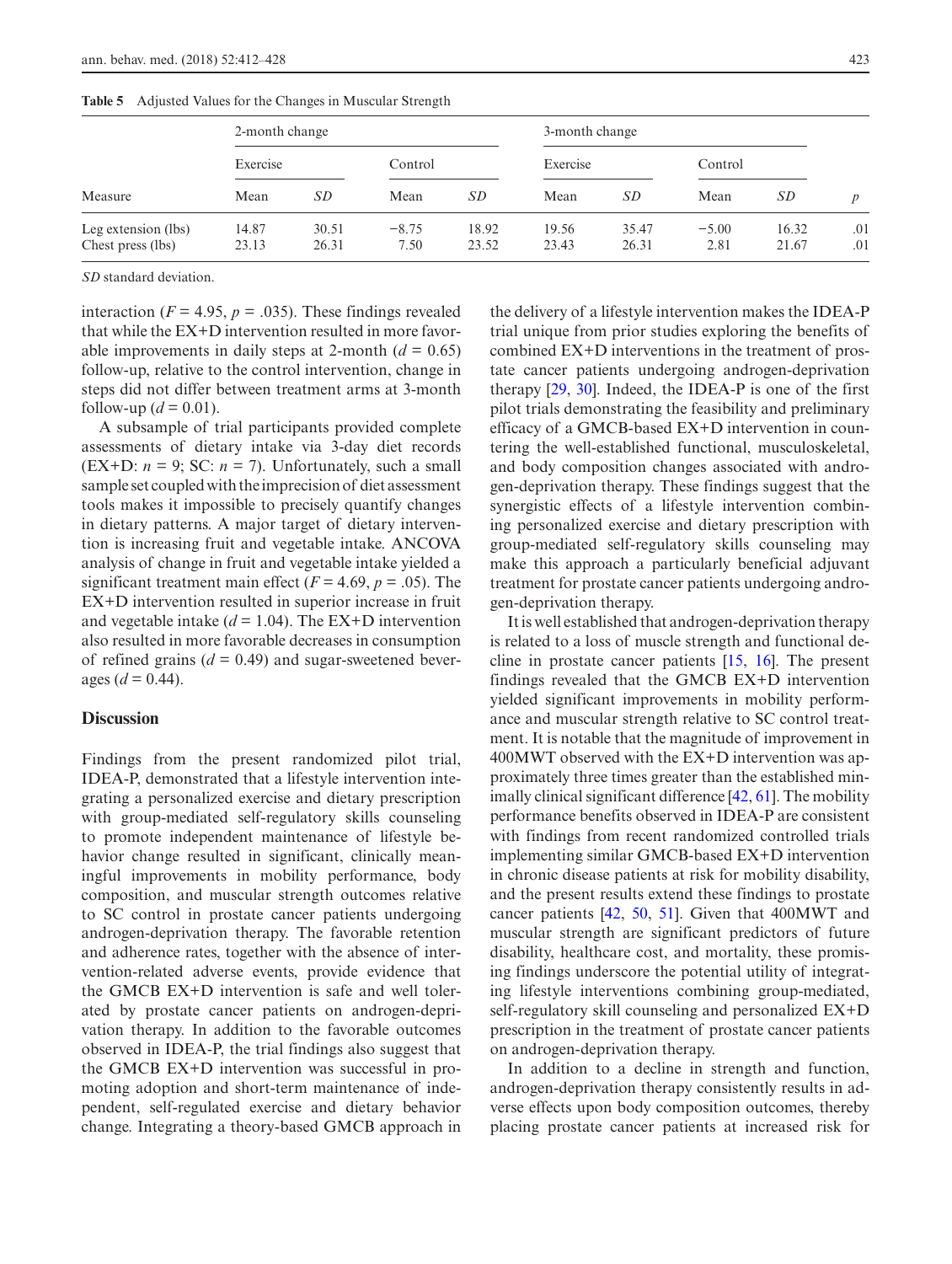sarcopenic obesity, cardiovascular disease, and metabolic syndrome  $[3-6, 62]$  $[3-6, 62]$ . In the present trial, the  $EX+D$ intervention resulted in significant reductions in body weight, body fat percentage, and fat mass relative to SC control. Thus, consistent with the findings observed for mobility performance, the EX+D intervention yielded meaningful improvements in clinically relevant body composition outcomes. EX+D yielded approximately a 3-kg net difference in fat mass and 2% difference in body fat percentage compared with SC control. Additionally, while fat-free mass remained stable in the EX+D arm, patients randomized to control experienced a ½ kg decline in fat-free mass at 3-month follow-up indicating that the GMCB EX+D intervention was successful in attenuating the decline in fat-free mass that has been consistently observed with ADT. Taken collectively, these findings provide initial evidence supporting the value of lifestyle interventions combining GMCB counseling with personalized exercise and diet prescription in offsetting androgen-deprivation-induced toxicities upon body composition.

Exercise interventions have consistently resulted in significant improvements in physical function and body composition in prostate cancer patients on androgen-deprivation therapy, and these beneficial effects for offsetting androgen deprivation-related toxicities have promoted growing recognition of the utility of implementing exercise in the adjuvant treatment of prostate cancer patients [\[20](#page-14-16), [63–68](#page-15-29)]. The GMCB EX+D intervention in IDEA-P resulted in improvements in mobility performance and body composition that are comparable or superior to changes observed with exercise interventions in prior studies targeting prostate cancer patients on androgen-deprivation therapy [[20,](#page-14-16) [63–68\]](#page-15-29). These findings provide initial evidence supporting the potential additive and/or synergistic benefit of combining personalized exercise and dietary prescription with group-mediated lifestyle behavioral counseling designed to promote independent adherence and goal achievement in offsetting and, for select outcomes, reversing the adverse effects of androgen-deprivation therapy upon decline in mobility performance and increases in body fat and fat mass among prostate cancer patients undergoing androgen-deprivation therapy.

Promoting independent adherence to exercise and dietary behavior change is integral to the efficacy of lifestyle interventions. Accordingly, a primary objective of the design and sequencing of the contacts in the GMCB approach to delivering the EX+D intervention was to gradually wean participants from dependency upon study staff in supervised exercise and diet sessions and to transition them toward independent self-regulation of these behaviors. Patients randomized to the GMCB EX+D arm reported a significant increase in participation in weekly resistance exercise sessions that was successfully sustained across the independent phase of the intervention at 3-month follow-up. It is notable that similar findings were observed for change in dietary behavior. Although only a subsample of patients completed comprehensive assessments of dietary intake, findings from the present trial demonstrate that patients in the EX+D intervention were successful in adopting and maintaining dietary modifications consistent with American Institute of Cancer Research and Dietary Guidelines for Americans recommendations, such as increased fruit and vegetable intake, at 3-month follow-up. In this regard, the emphasis upon group-mediated development, practice, and mastery of key self-regulatory skills such as self-monitoring, goal setting, and implementation of group and individualized barrier problem-solving integrated in the GMCB approach to delivering the EX+D intervention appears to have been particularly effective in promoting successful adoption and short-term maintenance of exercise and dietary behavior change. Given the promising short-term adherence observed in IDEA-P, determining the efficacy of a GMCB intervention for producing long-term maintenance of lifestyle behavior change in the treatment of prostate cancer patients undergoing androgen-deprivation therapy warrants further inquiry.

Although fat-free mass remained stable following the EX+D intervention, findings from prior trials have demonstrated that resistance exercise interventions have elicited significant, clinically meaningful increases in lean body mass  $[20, 21, 64, 67]$  $[20, 21, 64, 67]$  $[20, 21, 64, 67]$  $[20, 21, 64, 67]$  $[20, 21, 64, 67]$  $[20, 21, 64, 67]$  $[20, 21, 64, 67]$  $[20, 21, 64, 67]$ . Thus, while the  $EX+D$ intervention appears to have attenuated androgen deprivation-induced loss of fat-free mass, exercise alone has reversed loss of lean body mass. It should be recognized that over 80% of patients randomized into the EX+D intervention in the present trial were classified as overweight or obese at baseline. Consequently, modest daily caloric restriction was a goal of the personalized intervention for the majority of patients in the EX+D intervention. Although the mechanisms underlying this effect cannot be delineated from the present pilot trial findings, it is reasonable to propose that the weight loss resulting from the combination of decreased caloric intake of the diet component and increased energy expenditure of the exercise component may have attenuated the effects of the resistance exercise component of the lifestyle intervention in successfully stimulating increases in fat-free mass. Collectively, findings of the benefits of the EX+D intervention from the present study and prior evidence of the efficacy of exercise both provide support for the value of integrating lifestyle interventions in the treatment of prostate cancer patients on ADT. Additional studies investigating the efficacy of combining personalized exercise and dietary interventions for improving physical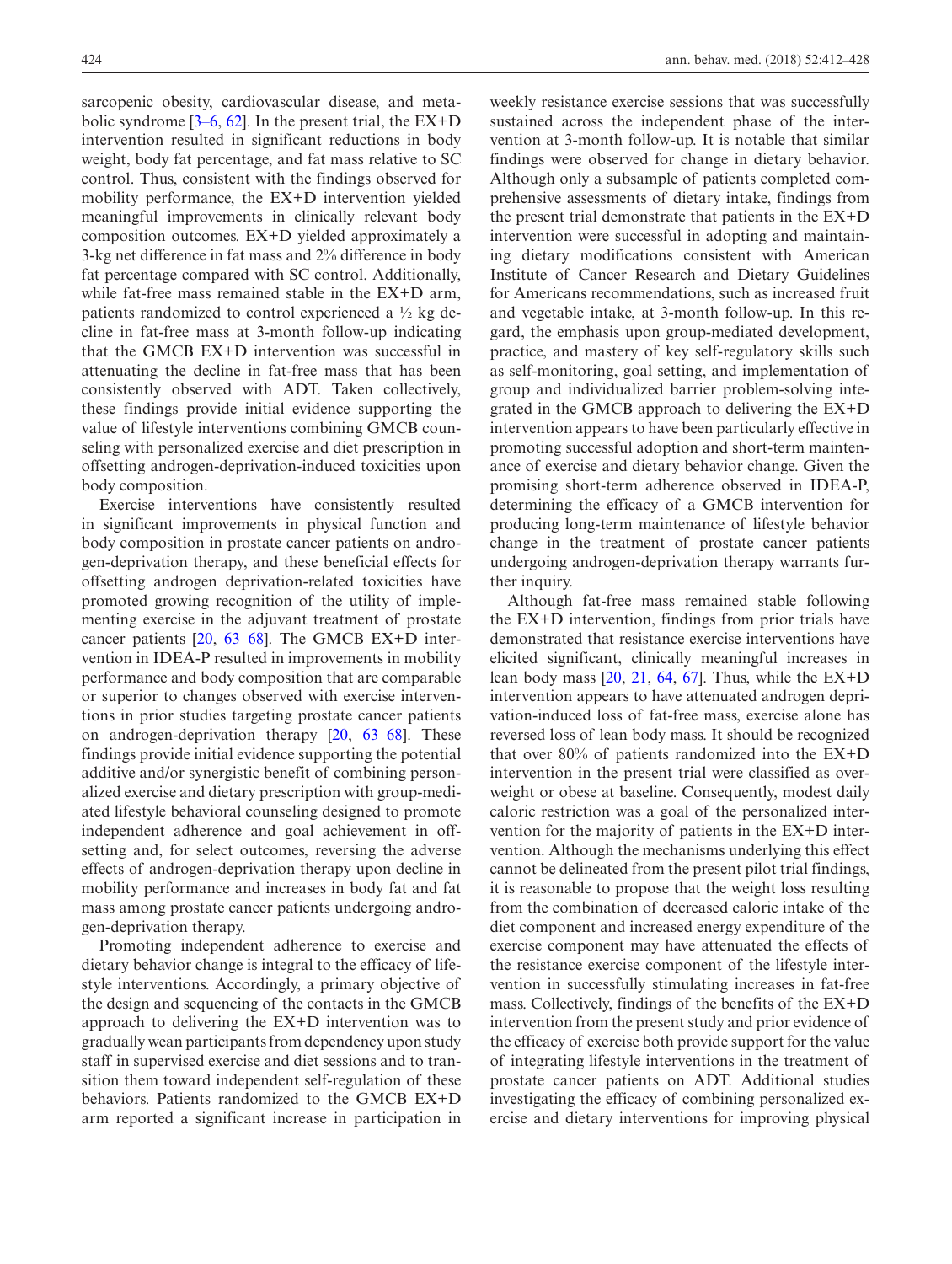function, body composition, and longer term metabolic and health outcomes in prostate cancer patients on ADT are warranted.

To offset the musculoskeletal toxicities of ADT, resistance exercise was the focal aspect of the centerbased exercise sessions in this multicomponent lifestyle intervention. Results from IDEA-P revealed that prostate cancer patients successfully maintained independent resistance exercise participation in Month 3 of the trial. Conversely, the significant increase in daily steps observed following the supervised phase of EX+D was not maintained during the independent phase of the intervention at 3-month follow-up. In light of the emphasis upon resistance exercise during the supervised exercise sessions, the present approach of primarily promoting aerobic exercise and physical activity participation through unsupervised, home-based activity may have limited successful maintenance of this improvement in daily steps at 3-month follow-up. Providing additional emphasis of the GMCB group-mediated development and practice of self-regulatory skills upon use of the accelerometer/ pedometer as a self-monitoring tool could be one promising strategy to aid in promoting improved maintenance of aerobic activity for prostate cancer patients.

Despite the promising findings of the IDEA-P trial, there are several study limitations that should be acknowledged. The relatively low recruitment percentages demonstrate the potential challenge of recruiting prostate cancer patients on androgen-deprivation therapy into lifestyle intervention trials and underscore the need to evaluate novel strategies to increase the access, reach, and scalability of exercise and dietary interventions in this population. Although the present pilot trial's sample size was sufficient for setting parameters for a future definitive trial, the sample size clearly did not provide optimal power to detect differences in all potentially relevant outcomes of interest. Furthermore, the short duration of both the intervention and the follow-up assessment period may have limited the ability to observe meaningful changes in key outcomes. Future optimally powered, large-scale randomized lifestyle intervention trials incorporating longer duration interventions and follow-up periods are necessary to determine the efficacy of this EX+D intervention in the treatment of prostate cancer patients on androgen-deprivation therapy. The present sample's ethnicity and socioeconomic homogeneity may also limit the generalizability of the findings, and interventions targeting more diverse samples of patients are needed to evaluate the extent to which the present findings can be appropriately generalized to the larger prostate cancer patient population. The pilot study lacked the resources required to obtain assessments of biomarkers of prostate cancer disease progression and the common metabolic diseases that contribute to comorbidity. Subsequent longer term and in-depth studies will aid in determining the extent

to which the favorable changes observed with EX+D are linked with improvements in salient indicants of prostate cancer progression and other disease processes common in this population. Finally, since IDEA-P compared the GMCB EX+D intervention with a SC control treatment, the value of this approach relative to other active treatment and/or behavioral intervention strategies has yet to be delineated. Given the intensive nature of such interventions, determining both cost-effectiveness and comparative efficacy of such interventions in the treatment of prostate cancer patients on androgen-deprivation therapy is also warranted.

In summary, findings from the IDEA-P trial provide evidence of the feasibility, safety, and preliminary efficacy of implementing a GMBC-based EX+D intervention among prostate cancer patients undergoing androgen-deprivation therapy. The personalized EX+D intervention resulted in significant, clinically meaningful improvements in mobility performance, body composition, and muscular strength relative to a SC control treatment. Additionally, the GMCB approach, which targets the development and practice of key behavioral self-regulatory skills, yielded successful adoption and short-term maintenance of independent self-regulated exercise and dietary behavior change. Consequently, given that the EX+D intervention in the IDEA-P trial shows promise for countering and/or reversing the adverse effects of androgen-deprivation therapy, preserving mobility, and promoting short-term adherence to independent lifestyle behavior change, the utility of implementing this approach in the treatment of prostate cancer patients on androgen-deprivation therapy should be evaluated in future large-scale efficacy studies in diverse populations.

**Acknowledgments:** This study is supported by National Cancer Institute (R03 CA16296901).

#### **Compliance with Ethical Standards**

**Authors' Statement of Conflict of Interest and Adherence to Ethical Standards:** Authors Brian C. Focht, Alexander R. Lucas, Elizabeth Grainger, Christina Simpson, Ciaran M. Fairman, Jennifer M. Thomas-Ahner, Jackie Buell, J. Paul Monk, Amir Mortazavi, and Steven K. Clinton declare that they have no conflict of interest.

**Author Contributions:** BCF, SKC, EG, and JMTA conceived the study. BCF, SKC, and EG participated in the design of the study. SKC, PM, AM provided critical screening and recruitment of patients for the study. BCF, EG, ARL, CS, CMF, JB and SKC conducted the study. BCF, EG, ARL, CS, CMF, and SKC prepared the manuscript and all authors provided additional editing of the final manuscript.

**Ethical Approval:** All procedures performed in studies involving human participants were in accordance with the ethical standards of the institutional and/or national research committee and with the 1964 Helsinki declaration and its later amendments or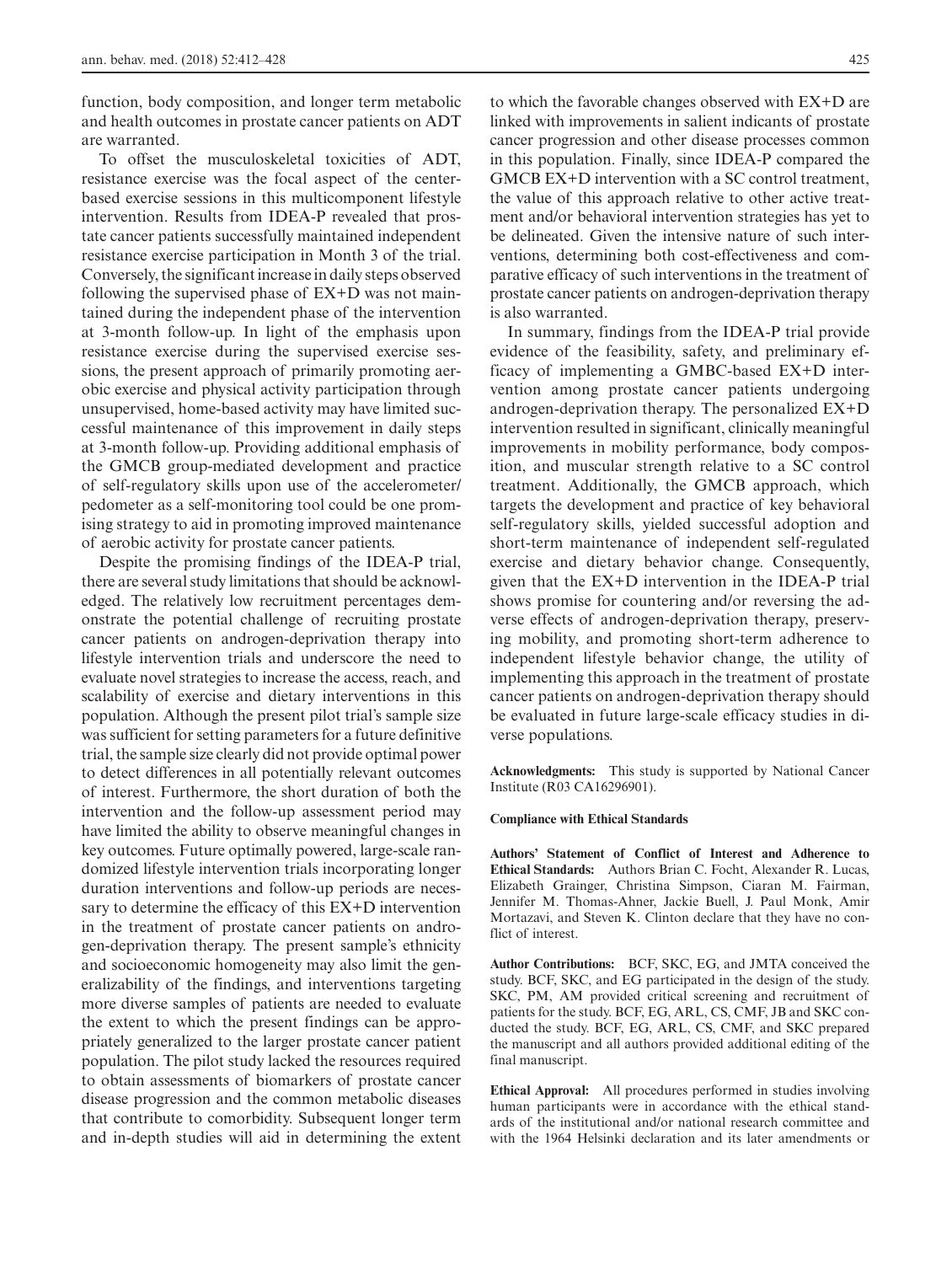comparable ethical standards. Informed consent from each participant was obtained.

### **References**

- <span id="page-14-0"></span>1. Cooperberg MR, Moul JW, Carroll PR. The changing face of prostate cancer. *J Clin Oncol*. 2005;23(32):8146–8151.
- <span id="page-14-1"></span>2. Basaria S, Lieb J, 2nd, Tang AM, et al*.* Long-term effects of androgen deprivation therapy in prostate cancer patients. *Clin Endocrinol (Oxf)*. 2002;56(6):779–786.
- <span id="page-14-15"></span>3. Boxer RS, Kenny AM, Dowsett R, Taxel P. The effect of 6 months of androgen deprivation therapy on muscle and fat mass in older men with localized prostate cancer. *Aging Male*. 2005;8(3–4):207–212.
- 4. Bylow K, Dale W, Mustian K, et al*.* Falls and physical performance deficits in older patients with prostate cancer undergoing androgen deprivation therapy. *Urology*. 2008;72(2):422–427.
- 5. Bylow K, Mohile SG, Stadler WM, Dale W. Does androgen-deprivation therapy accelerate the development of frailty in older men with prostate cancer?: A conceptual review. *Cancer*. 2007;110(12):2604–2613.
- <span id="page-14-3"></span>6. Chen Z, Maricic M, Nguyen P, Ahmann FR, Bruhn R, Dalkin BL. Low bone density and high percentage of body fat among men who were treated with androgen deprivation therapy for prostate carcinoma. *Cancer*. 2002;95(10):2136–2144.
- 7. Dacal K, Sereika SM, Greenspan SL. Quality of life in prostate cancer patients taking androgen deprivation therapy. *J Am Geriatr Soc*. 2006;54(1):85–90.
- 8. Diamond TH, Higano CS, Smith MR, Guise TA, Singer FR. Osteoporosis in men with prostate carcinoma receiving androgen-deprivation therapy: Recommendations for diagnosis and therapies. *Cancer*. 2004;100(5):892–899.
- <span id="page-14-2"></span>9. Levine GN, D'Amico AV, Berger P, et al*.*; American Heart Association Council on Clinical Cardiology and Council on Epidemiology and Prevention, the American Cancer Society, and the American Urological Association. Androgen-deprivation therapy in prostate cancer and cardiovascular risk: A science advisory from the American Heart Association, American Cancer Society, and American Urological Association: endorsed by the American Society for Radiation Oncology. *CA Cancer J Clin*. 2010;60(3):194–201.
- <span id="page-14-4"></span>10. Courneya KS, Stevinson C, Vallance JKH. Exercise and psychosocial issues for cancer survivors. In: Tenenbaum G, Eklund RC, eds. *Handbook of Sport Psychology*. 3rd ed. Tenenbaum/Handbook. Hoboken, NJ: John Wiley & Sons, Inc.; 2007:578–597.
- 11. Crawford ED. Epidemiology of prostate cancer. *Urology*. 2003;62(6 suppl 1):3–12.
- 12. Ruchlin HS, Pellissier JM. An economic overview of prostate carcinoma. *Cancer*. 2001;92(11):2796–2810.
- 13. American Cancer Society. *Cancer Facts & Figures 2005*. Atlanta: American Cancer Society; 2005.
- 14. American Cancer Society. *Cancer Facts & Figures 2006*. Atlanta: American Cancer Society; 2006.
- <span id="page-14-13"></span>15. Holzbeierlein JM, McLaughlin MD, Thrasher JB. Complications of androgen deprivation therapy for prostate cancer. *Curr Opin Urol*. 2004;14(3):177–183.
- <span id="page-14-14"></span>16. Joly F, Alibhai SM, Galica J, *et al.* Impact of androgen deprivation therapy on physical and cognitive function, as well as quality of life of patients with nonmetastatic prostate cancer. *J Urol*. 2006;176(6 Pt 1):2443–2447.
- 17. Kornblith AB, Herr HW, Ofman US, Scher HI, Holland JC. Quality of life of patients with prostate cancer and their spouses. The value of a data base in clinical care. *Cancer*. 1994;73(11):2791–2802.
- <span id="page-14-5"></span>18. Carmack Taylor CL, Smith MA, de Moor C, *et al.* Quality of life intervention for prostate cancer patients: Design and baseline characteristics of the active for life after cancer trial. *Control Clin Trials*. 2004;25(3):265–285.
- 19. Galvão DA, Taaffe DR, Spry N, Joseph D, Turner D, Newton RU. Reduced muscle strength and functional performance in men with prostate cancer undergoing androgen suppression: A comprehensive cross-sectional investigation. *Prostate Cancer Prostatic Dis*. 2009;12(2):198–203.
- <span id="page-14-16"></span>20. Segal RJ, Reid RD, Courneya KS, *et al.* Resistance exercise in men receiving androgen deprivation therapy for prostate cancer. *J Clin Oncol*. 2003;21(9):1653–1659.
- <span id="page-14-17"></span>21. Thorsen L, Courneya KS, Stevinson C, Fosså SD. A systematic review of physical activity in prostate cancer survivors: Outcomes, prevalence, and determinants. *Support Care Cancer*. 2008;16(9):987–997.
- 22. Bourke L, Smith D, Steed L, *et al.* Exercise for men with prostate cancer: A systematic review and meta-analysis. *Eur Urol*. 2016;69(4):693–703.
- <span id="page-14-6"></span>23. Goldberg JH, King AC. Physical activity and weight management across the lifespan. *Annu Rev Public Health*. 2007;28:145–170.
- 24. Jakicic JM, Otto AD. Treatment and prevention of obesity: What is the role of exercise? *Nutr Rev*. 2006;64(2 Pt 2): S57–S61.
- 25. Wing RR. Cross-cutting themes in maintenance of behavior change. *Health Psychol*. 2000;19(1S):84–88.
- <span id="page-14-12"></span>26. American College of Cardiology/American Heart Association Task Force on Practice Guidelines, Obesity Expert Panel, 2013. Executive summary: Guidelines (2013) for the management of overweight and obesity in adults: A report of the American College of Cardiology/American Heart Association task force on practice guidelines and the Obesity Society published by the Obesity Society and American College of Cardiology/American Heart Association Task Force on Practice Guidelines. Based on a systematic review from the the Obesity Expert Panel, 2013. *Obesity (Silver Spring)*. 2014;22 (suppl 2):S5–S39.
- <span id="page-14-7"></span>27. The U.S. Department of Health and Human Services. *2015– 2020 Dietary Guidelines for Americans*. 2015. [https://health.](https://health.gov/dietaryguidelines/2015/guidelines/. Accessibility verified March 2017.) [gov/dietaryguidelines/2015/guidelines/. Accessibility verified](https://health.gov/dietaryguidelines/2015/guidelines/. Accessibility verified March 2017.) [March 2017.](https://health.gov/dietaryguidelines/2015/guidelines/. Accessibility verified March 2017.)
- <span id="page-14-8"></span>28. Wiseman M. The second World Cancer Research Fund/ American Institute for Cancer Research expert report. Food, nutrition, physical activity, and the prevention of cancer: a global perspective. *Proc Nutr Soc*. 2008;67(3):253–256.
- <span id="page-14-9"></span>29. Bourke L, Gilbert S, Hooper R, *et al.* Lifestyle changes for improving disease-specific quality of life in sedentary men on long-term androgen-deprivation therapy for advanced prostate cancer: A randomised controlled trial. *Eur Urol*. 2014;65(5):865–872.
- <span id="page-14-10"></span>30. Bourke L, Doll H, Crank H, Daley A, Rosario D, Saxton JM. Lifestyle intervention in men with advanced prostate cancer receiving androgen suppression therapy: A feasibility study. *Cancer Epidemiol Biomarkers Prev*. 2011;20(4):647–657.
- <span id="page-14-11"></span>31. Buffart LM, Galvão DA, Brug J, Chinapaw MJ, Newton RU. Evidence-based physical activity guidelines for cancer survivors: Current guidelines, knowledge gaps and future research directions. *Cancer Treat Rev*. 2014;40(2):327–340.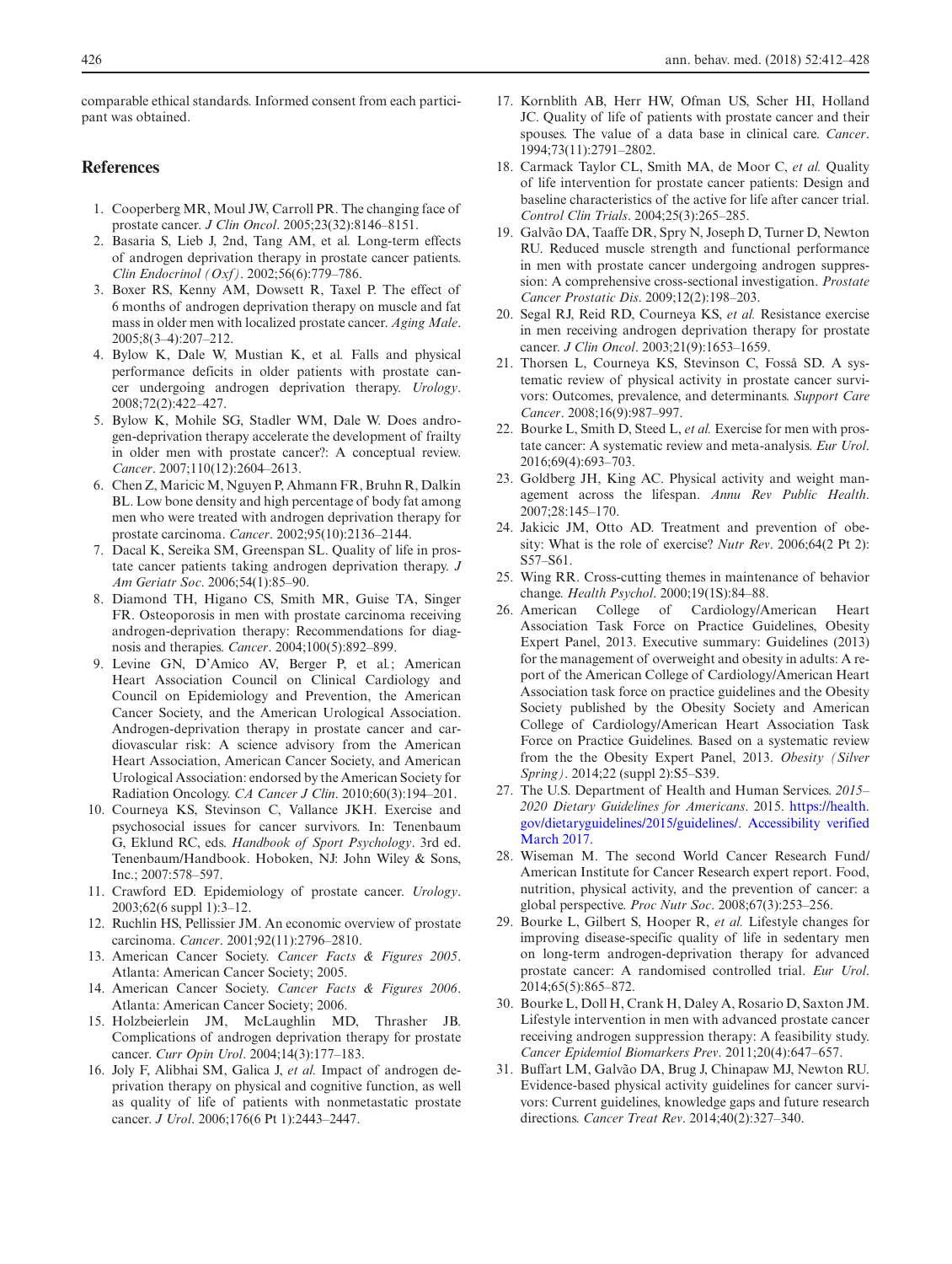- <span id="page-15-0"></span>32. Bluethmann SM, Bartholomew LK, Murphy CC, Vernon SW. Use of theory in behavior change interventions. *Health Educ Behav*. 2017;44(2):245–253.
- 33. Abraham C, Michie S. A taxonomy of behavior change techniques used in interventions. *Health Psychol*. 2008;27(3):379–387.
- <span id="page-15-3"></span>34. Michie S, Carey RN, Johnston M, *et al.* From theory-inspired to theory-based interventions: A protocol for developing and testing a methodology for linking behaviour change techniques to theoretical mechanisms of action. *Ann Behav Med*. 2016;369(10):954–912.
- <span id="page-15-1"></span>35. Pinto BM, Ciccolo JT. Physical activity motivation and cancer survivorship. *Recent Results Cancer Res*. 2011;186:367–387.
- <span id="page-15-2"></span>36. Ettinger WH, Jr, Burns R, Messier SP, *et al.* A randomized trial comparing aerobic exercise and resistance exercise with a health education program in older adults with knee osteoarthritis. The Fitness Arthritis and Seniors Trial (FAST). *JAMA*. 1997;277(1):25–31.
- 37. Focht BC. Effectiveness of exercise interventions in reducing pain symptoms among older adults with knee osteoarthritis: A review. *J Aging Phys Act*. 2006;14(2):212–235.
- <span id="page-15-6"></span>38. Rejeski WJ, Brawley LR, Ambrosius WT, *et al.* Older adults with chronic disease: Benefits of group-mediated counseling in the promotion of physically active lifestyles. *Health Psychol*. 2003;22(4):414–423.
- <span id="page-15-4"></span>39. Cartwright D. Achieving change in people: Some applications of group dynamics theory. *Hum Relat*. 1951;4(4):381–392.
- <span id="page-15-5"></span>40. Zander A. *Making Groups Effective*. 2nd ed. San Francisco, CA: Jossey-Bass; 1982.
- <span id="page-15-7"></span>41. Focht BC, Garver MJ, Devor ST, *et al.* Improving maintenance of physical activity in older, knee osteoarthritis patients trial-pilot (IMPACT-P): design and methods. *Contemp Clin Trials*. 2012;33(5):976–982.
- <span id="page-15-8"></span>42. Focht BC, Garver MJ, Devor ST, *et al.* Group-mediated physical activity promotion and mobility in sedentary patients with knee osteoarthritis: Results from the IMPACT-pilot trial. *J Rheumatol*. 2014;41(10):2068–2077.
- <span id="page-15-9"></span>43. Bandura A. Sources of self-efficacy. In: Freeman WH, ed. *Self-Efficacy. The Exercise of Control*. New York: Macmillan; 1997.
- <span id="page-15-10"></span>44. Ussher M, Aveyard P, Manyonda I, *et al.* Physical activity as an aid to smoking cessation during pregnancy (LEAP) trial: Study protocol for a randomized controlled trial. *Trials*. 2012;13:186.
- <span id="page-15-11"></span>45. Michie S, Ashford S, Sniehotta FF, Dombrowski SU, Bishop A, French DP. A refined taxonomy of behaviour change techniques to help people change their physical activity and healthy eating behaviours: The CALO-RE taxonomy. *Psychol Health*. 2011;26(11):1479–1498.
- <span id="page-15-12"></span>46. Eckel RH, Jakicic JM, Ard JD, *et al.*; American College of Cardiology/American Heart Association Task Force on Practice Guidelines. 2013 AHA/ACC guideline on lifestyle management to reduce cardiovascular risk: A report of the American College of Cardiology/American Heart Association Task Force on Practice Guidelines. *J Am Coll Cardiol*. 2014;63(25 Pt B):2960–2984.
- <span id="page-15-13"></span>47. Jensen MD, Ryan DH, Apovian CM, *et al.*; American College of Cardiology/American Heart Association Task Force on Practice Guidelines; Obesity Society. 2013 AHA/ ACC/TOS guideline for the management of overweight and obesity in adults: a report of the American College of Cardiology/American Heart Association Task Force on Practice Guidelines and The Obesity Society. *J Am Coll Cardiol*. 2014;63(25 Pt B):2985–3023.
- <span id="page-15-14"></span>48. Rock CL, Doyle C, Demark-Wahnefried W, *et al.* Nutrition and physical activity guidelines for cancer survivors. *CA Cancer J Clin*. 2012;62(4):243–274.
- <span id="page-15-15"></span>49. Brawley L, Rejeski WJ, Gaukstern JE, Ambrosius WT. Social cognitive changes following weight loss and physical activity interventions in obese, older adults in poor cardiovascular health. *Ann Behav Med*. 2012;44(3):353–364.
- <span id="page-15-16"></span>50. Rejeski WJ, Brubaker PH, Goff DC, Jr, *et al.* Translating weight loss and physical activity programs into the community to preserve mobility in older, obese adults in poor cardiovascular health. *Arch Intern Med*. 2011;171(10):880–886.
- <span id="page-15-17"></span>51. Rejeski WJ, Fielding RA, Blair SN, *et al.* The lifestyle interventions and independence for elders (LIFE) pilot study: Design and methods. *Contemp Clin Trials*. 2005;26(2):141–154.
- <span id="page-15-18"></span>52. Rejeski WJ, Ettinger WH, Jr, Schumaker S, James P, Burns R, Elam JT. Assessing performance-related disability in patients with knee osteoarthritis. *Osteoarthritis Cartilage*. 1995;3(3):157–167.
- <span id="page-15-19"></span>53. Wilkins LW, ed. *ACSM's Guide to Exercise and Cancer Survivorship*. 1st ed. Philadelphia, PA: Human Kinetics; 2010.
- <span id="page-15-20"></span>54. Heymsfield SB, Lichtman S, Baumgartner RN, *et al.* Body composition of humans: comparison of two improved four-compartment models that differ in expense, technical complexity, and radiation exposure. *Am J Clin Nutr*. 1990;52(1):52–58.
- <span id="page-15-21"></span>55. Godin G, Shephard RJ. A simple method to assess exercise behavior in the community. *Can J Appl Sport Sci*. 1985;10(3):141–146.
- <span id="page-15-22"></span>56. Dean RN, Farrell JM, Kelley ML, Taylor MJ, Rhodes RE. Testing the efficacy of the theory of planned behavior to explain strength training in older adults. *J Aging Phys Act*. 2007;15(1):1–12.
- <span id="page-15-23"></span>57. Subar AF, Thompson FE, Kipnis V, *et al.* Comparative validation of the Block, Willett, and National Cancer Institute food frequency questionnaires: The Eating at America's Table Study. *Am J Epidemiol*. 2001;154(12):1089–1099.
- <span id="page-15-24"></span>58. *Diet\*Calc Analysis Program Version 1.5.0.* National Cancer Institute, Epidemiology and Genomics Research Program. October 2012.
- <span id="page-15-25"></span>59. *Diet History Questionnaire, Version 2.0.* National Institutes of Health, Epidemiology and Genomics Research Program, National Cancer Institute. 2010.
- <span id="page-15-26"></span>60. Whitehead AL, Julious SA, Cooper CL, Campbell MJ. Estimating the sample size for a pilot randomised trial to minimise the overall trial sample size for the external pilot and main trial for a continuous outcome variable. *Stat Methods Med Res*. 2016;25(3):1057–1073.
- <span id="page-15-27"></span>61. Kwon S, Perera S, Pahor M, *et al.* What is a meaningful change in physical performance? Findings from a clinical trial in older adults (the LIFE-P study). *J Nutr Health Aging*. 2009;13(6):538–544.
- <span id="page-15-28"></span>62. Galvão DA, Newton RU, Taaffe DR, Spry N. Can exercise ameliorate the increased risk of cardiovascular disease and diabetes associated with ADT? *Nat Clin Pract Urol*. 2008;5(6):306–307.
- <span id="page-15-29"></span>63. Carmack Taylor CL, Demoor C, Smith MA, *et al.* Active for life after cancer: A randomized trial examining a lifestyle physical activity program for prostate cancer patients. *Psycho-Oncology*. 2006;15(10):847–862.
- <span id="page-15-30"></span>64. Galvão DA, Taaffe DR, Spry N, Joseph D, Newton RU. Combined resistance and aerobic exercise program reverses muscle loss in men undergoing androgen